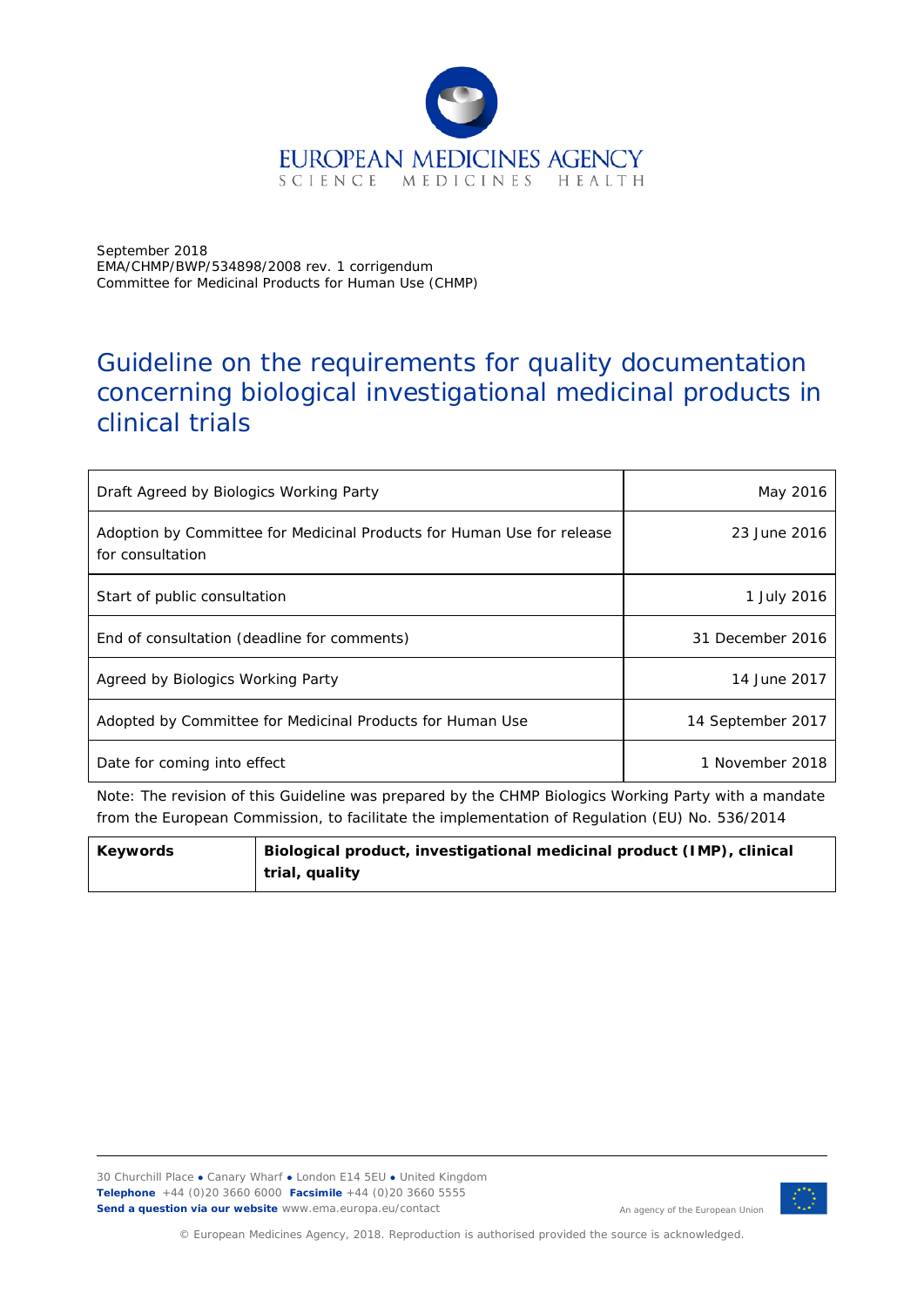# Guideline on the requirements for quality documentation concerning biological investigational medicinal products in clinical trials

## **Table of contents**

|         | 2. Information on the biological, chemical and pharmaceutical quality<br>concerning biological investigational medicinal products in clinical trials  5 |  |
|---------|---------------------------------------------------------------------------------------------------------------------------------------------------------|--|
| S.      |                                                                                                                                                         |  |
| $S.1$ . |                                                                                                                                                         |  |
| S.2.    |                                                                                                                                                         |  |
| S.3.    |                                                                                                                                                         |  |
| S.4.    |                                                                                                                                                         |  |
| S.5.    |                                                                                                                                                         |  |
| S.6.    |                                                                                                                                                         |  |
| S.7.    |                                                                                                                                                         |  |
| P       |                                                                                                                                                         |  |
| P.1.    | Description and composition of the investigational medicinal product  14                                                                                |  |
| P.2.    |                                                                                                                                                         |  |
| P.3.    |                                                                                                                                                         |  |
| P.4.    |                                                                                                                                                         |  |
| P.5.    |                                                                                                                                                         |  |
| P.6.    |                                                                                                                                                         |  |
| P.7.    |                                                                                                                                                         |  |
| P.8.    |                                                                                                                                                         |  |
|         |                                                                                                                                                         |  |
| A.1.    |                                                                                                                                                         |  |
| A.2.    |                                                                                                                                                         |  |
| A.3.    |                                                                                                                                                         |  |
| A.4.    |                                                                                                                                                         |  |

Guideline on the requirements for quality documentation concerning biological investigational medicinal products in clinical trials EMA/CHMP/BWP/534898/2008 rev. 1 Page 2/21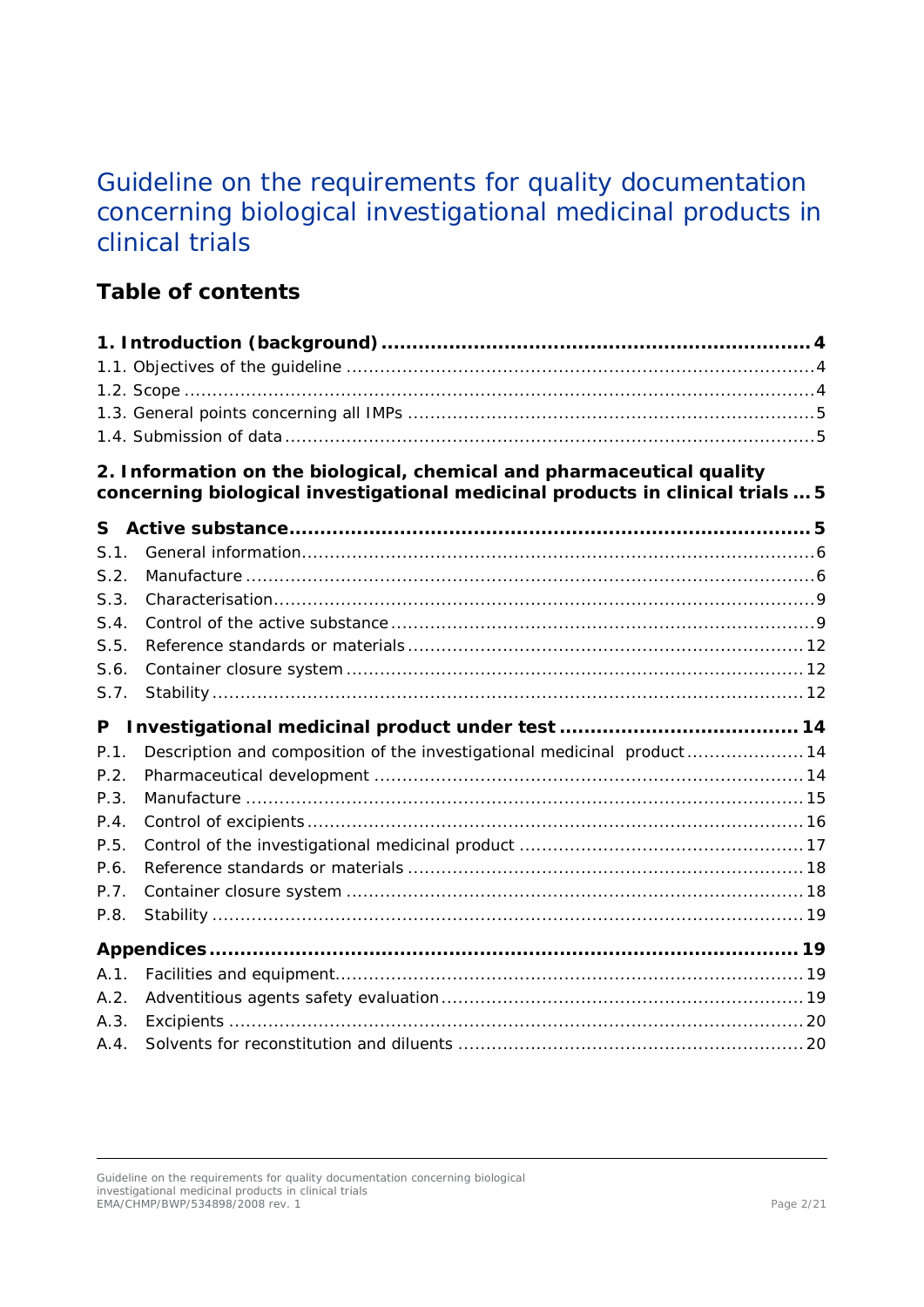| 3. Information on the quality of authorised, non-modified biological test  |  |
|----------------------------------------------------------------------------|--|
| 4. Information on the quality of modified authorised biological comparator |  |
| 5. Information on the chemical and pharmaceutical quality concerning       |  |

**[6. Changes to the investigational medicinal product and auxiliary medicinal](#page-20-0)  [product with a need to request a substantial modification to the IMPD](#page-20-0) .... 21**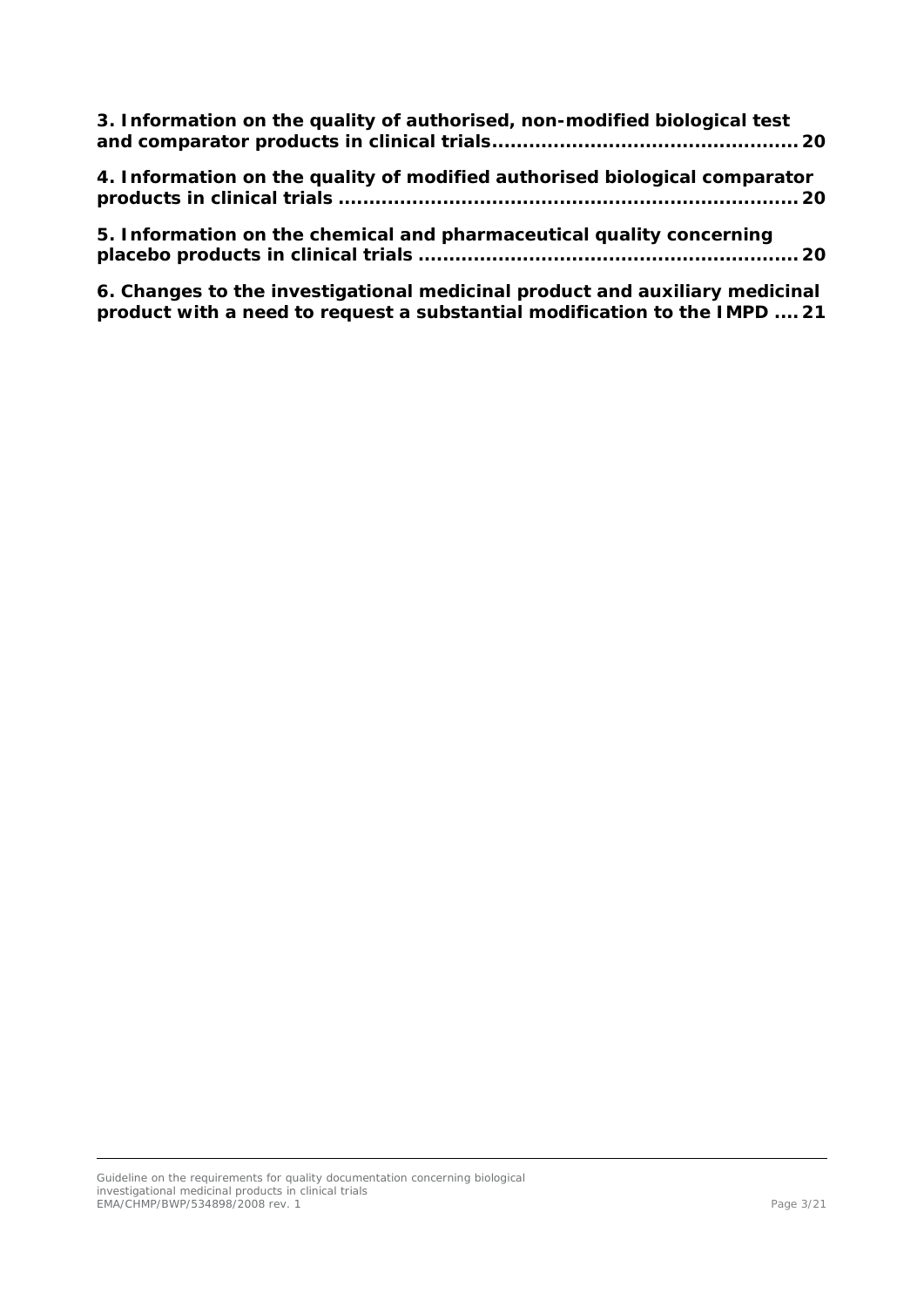## <span id="page-3-0"></span>**1. Introduction (background)**

## <span id="page-3-1"></span>*1.1. Objectives of the guideline*

The following guideline is to be seen in connection with Regulation (EU) No. 536/2014 on clinical trials on medicinal products for human use, and repealing Directive 2001/20/EC, which came into force on June 20, 2014

Since clinical trials can be designed as multi-centre studies potentially involving different Member States, it is the aim of this guideline to define harmonised requirements for the documentation to be submitted throughout the European Union.

Most available guidelines on the quality of biological / biotechnological medicinal products address quality requirements for marketing authorisation applications. Whilst these guidelines may not be fully applicable in the context of a clinical trial application, the principles outlined are applicable and should be taken into consideration during product development. The guidelines on Virus safety evaluation of biotechnological investigational medicinal products (EMEA/CHMP/BWP/398498/05) and Strategies to identify and mitigate risks for first-in-human clinical trials with investigational medicinal products (EMEA/CHMP/SWP/28367/07) should also be consulted.

Assuring the quality of biological medicinal products is challenging, as they often consist of a number of product variants and process related impurities whose safety and efficacy profiles are difficult to predict. However, unlike chemical entities, toxic impurities are generally not an issue, and the safety issues of biological / biotechnological products are more often related to the mechanism of action of the biological product or to immunogenicity.

In the context of an overall development strategy, several clinical trials, using products from different versions of the manufacturing process, may be initiated to generate data to support a Marketing Authorisation Application. The objective of this document is to address the quality requirements of an investigational medicinal product for a given clinical trial and not to provide guidance on a Company's overall development strategy for a medicinal product.

Nevertheless, for all clinical development phases, it is the responsibility of the applicant (sponsor) to ensure protection of the clinical trial subjects using a high quality investigational medicinal product (IMP) that is suitable for its intended purpose, and to appropriately address those quality attributes that may impair patients' safety (e.g. microbiological aspects, viral contamination, dose).

Due to the diversity of products to be used in the different phases of clinical trials, the requirements defined in this guideline can only be taken as illustrative and are not presented as an exhaustive list. IMPs based on innovative and/or complex technologies may require a more detailed data package for assessment.

## <span id="page-3-2"></span>*1.2. Scope*

This guideline addresses the specific documentation requirements on the biological, chemical and pharmaceutical quality of IMPs containing biological / biotechnology derived substances.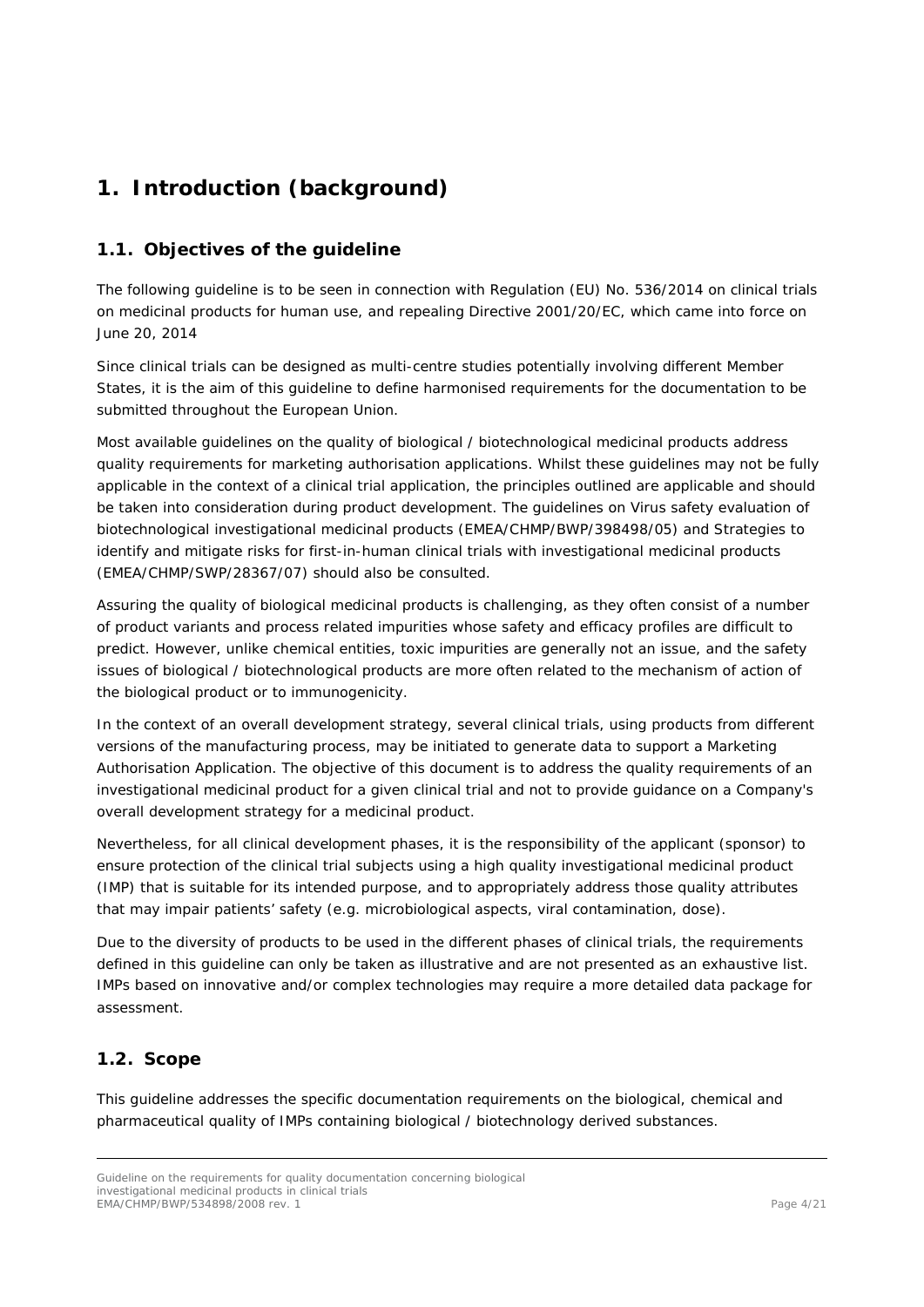Moreover, this guideline lists, as regards documentation on the biological, chemical and pharmaceutical quality of the IMP, examples of modifications which are typically considered as 'substantial'.

The guidance outlined in this document applies to proteins and polypeptides, their derivatives, and products of which they are components (e.g. conjugates). These proteins and polypeptides are produced from recombinant or non-recombinant cell-culture expression systems and can be highly purified and characterised using an appropriate set of analytical procedures. The guideline also applies to Auxiliary Medicinal Products containing these proteins and polypeptides as active substances. The requirements depend on the type of the product (authorised / not authorised / modified / non-modified medicinal product).

The principles may also apply to other product types such as proteins and polypeptides isolated from tissues and body fluids.

Advanced Therapy Medicinal Products are excluded from this guideline.

#### <span id="page-4-0"></span>*1.3. General points concerning all IMPs*

IMPs should be produced in accordance with the principles and the detailed guidelines of good manufacturing practices for medicinal products (The rules governing medicinal products in the European Community, Volume IV).

#### <span id="page-4-1"></span>*1.4. Submission of data*

The investigational medicinal product dossier (IMPD) should be provided in a clearly structured format following the CTD format of Module 3 and include the most up-to-date available information relevant to the clinical trial at time of submission of the clinical trial application.

If the active substance used is already authorised in a finished product within the EU/EEA or in one of the ICH regions reference can be made to the valid marketing authorisation. However, depending on the nature of the product additional information might be necessary. A statement should be provided that the active substance has the same quality as in the approved product.

The name of the finished product, the marketing authorisation number or its equivalent, the marketing authorisation holder and the country that granted the marketing authorisation should be given. (Reference is made to Table 1 of Regulation 536/2014)

## <span id="page-4-2"></span>**2. Information on the biological, chemical and pharmaceutical quality concerning biological investigational medicinal products in clinical trials**

#### <span id="page-4-3"></span>**S Active substance**

Reference to an Active Substance Master File or a Certificate of Suitability (CEP) of the European Directorate for the Quality of Medicines is neither acceptable nor applicable for biological / biotechnological active substances.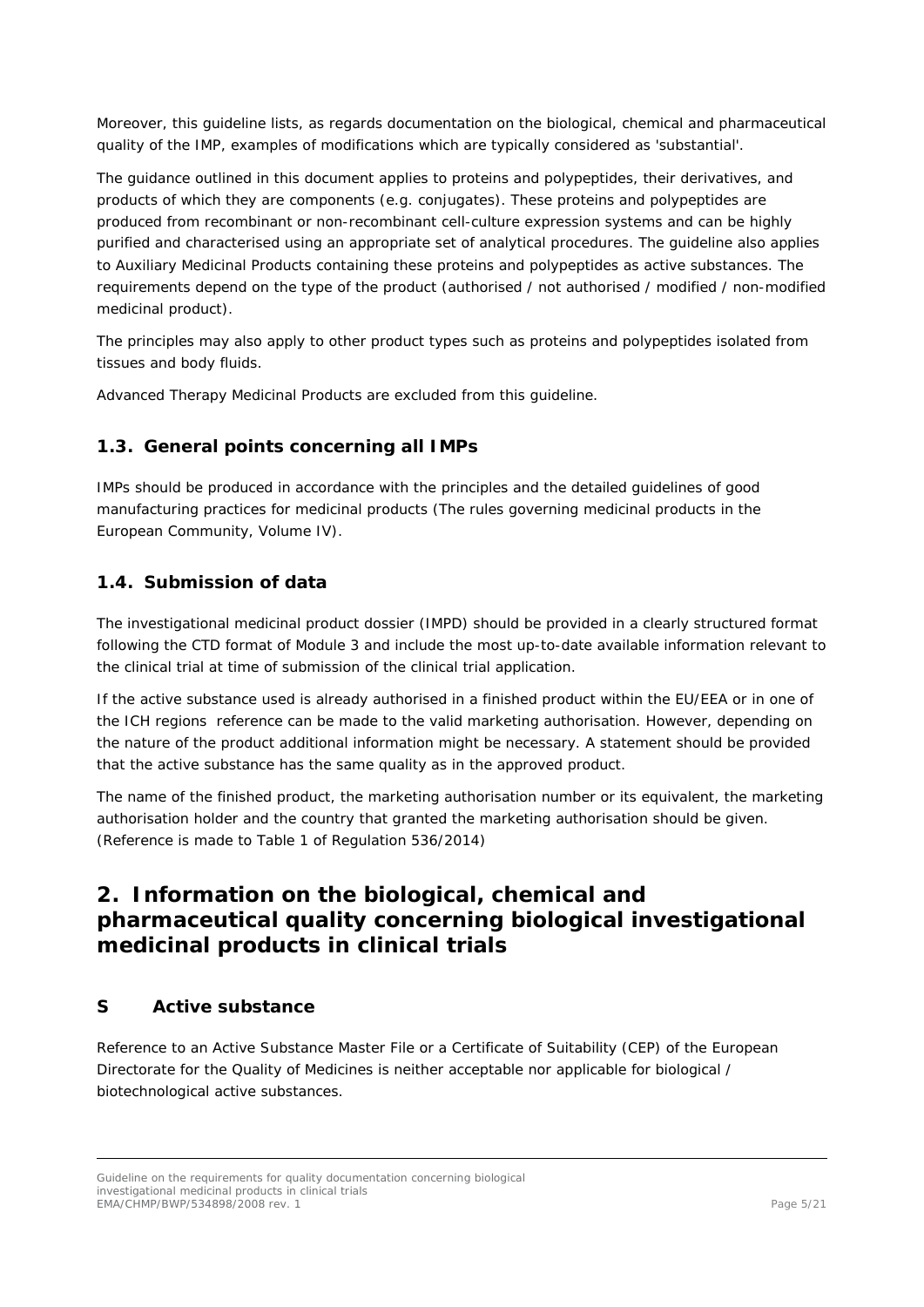## <span id="page-5-0"></span>*S.1. General information*

#### **S.1.1. Nomenclature**

Information concerning the nomenclature of the active substance (e.g. recommended International Non-Proprietary Name (INN), pharmacopoeial name, proprietary name, company code, other names or codes, if any) should be given.

## **S.1.2. Structure**

A brief description of the predicted structure should be provided. Higher order structure, schematic amino acid sequence indicating glycosylation sites or other post-translational modifications and relative molecular mass should be included, as appropriate.

#### **S.1.3. General properties**

A list of physico-chemical and other relevant properties of the active substance should be provided including biological activity (i.e. the specific ability or capacity of a product to achieve a defined biological effect). The proposed mechanism of action should be discussed.

## <span id="page-5-1"></span>*S.2. Manufacture*

#### **S.2.1. Manufacturer(s)**

The name(s) and address(es) and responsibilities of each manufacturer, including contractors, and each proposed production site or facility involved in manufacture, testing and batch release should be provided.

## **S.2.2. Description of manufacturing process and process controls**

The manufacturing process and process controls should be adequately described. The manufacturing process typically starts with one or more vials of the cell bank and includes cell culture, harvest(s), purification, modification reactions and filling. Storage and shipping conditions should be outlined.

A flow chart of all successive steps including relevant process parameters and in-process-testing should be given. The control strategy should focus on safety relevant in-process controls (IPCs) and acceptance criteria for critical steps (e.g. ranges for process parameters of steps involved in virus removal) should be established for manufacture of phase I/II material. These in-process controls (process parameters and in process testing as defined in ICH Q11) should be provided with action limits or preliminary acceptance criteria. For other IPCs, monitoring might be appropriate and acceptance criteria or action limits do not need to be provided. Since early development control limits are normally based on a limited number of development batches, they are inherently preliminary. During development, as additional process knowledge is gained, further details of IPCs should be provided and acceptance criteria reviewed.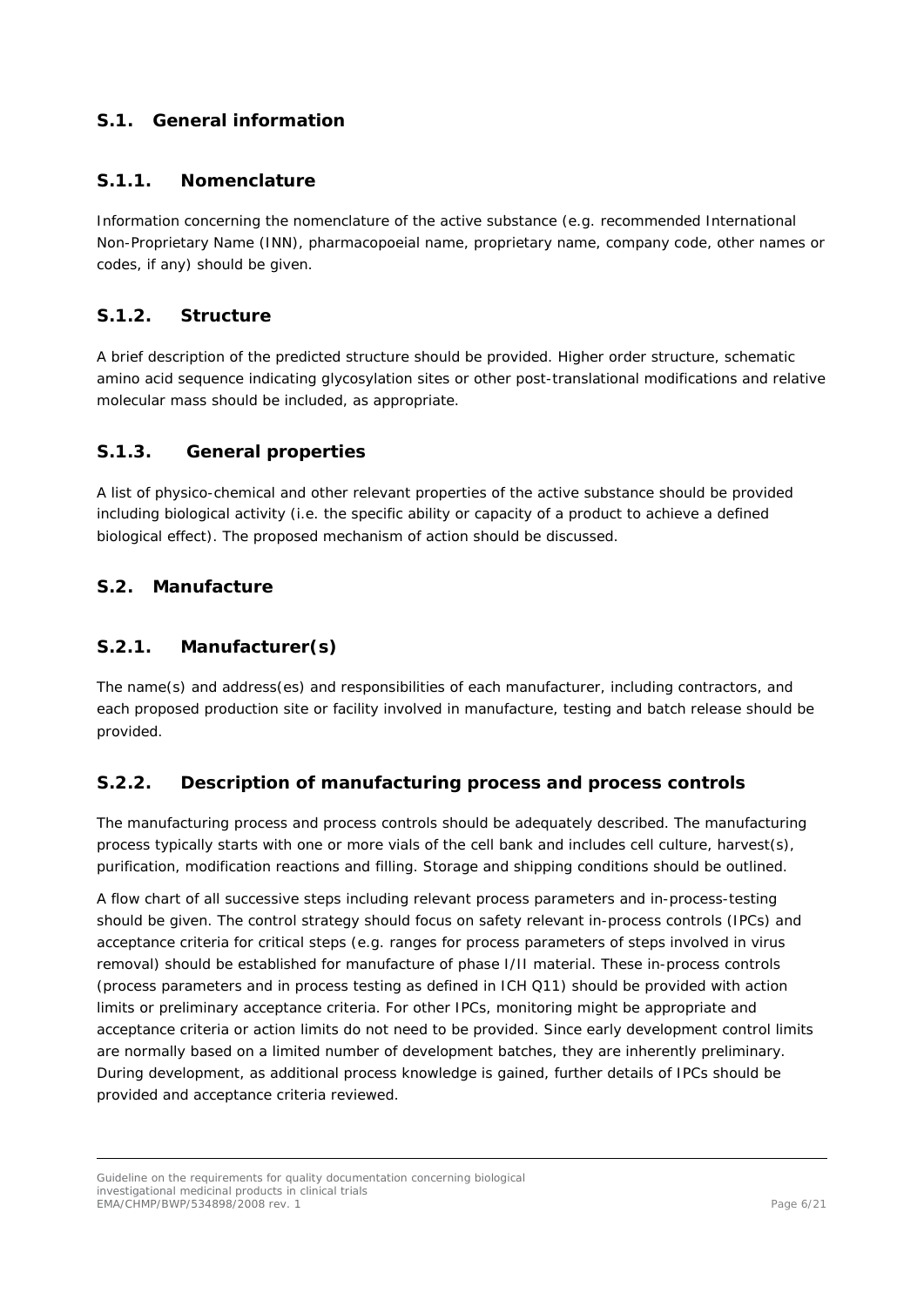Batch(es) and scale should be defined, including information on any pooling of harvests or intermediates.

Any reprocessing during manufacture of the active substance (e.g. filter integrity test failure) should be described and justified. Reprocessing could be considered in exceptional circumstances. For biological products, these situations are usually restricted to certain re-filtration and re-concentration steps upon technical failure of equipment or mechanical breakdown of a chromatography column.

## **S.2.3. Control of materials**

#### **Raw and starting materials**

Materials used in the manufacture of the active substance (e.g. raw materials, starting materials, cell culture media, growth factors, column resins, solvents, reagents) should be listed identifying where each material is used in the process. Reference to quality standards (e.g. compendial monographs or manufacturers' in-house specifications) should be made. Information on the quality and control of noncompendial materials should be provided. Information demonstrating that materials (including biologically-sourced materials, e.g. media components, monoclonal antibodies, enzymes) meet standards applicable for their intended use should be provided, as appropriate.

For all raw materials of human or animal origin (including those used in the cell bank generation), the source and the respective stage of the manufacturing process where the material is used should be indicated. Summaries of safety information on adventitious agents for these materials should be provided in Appendix A.2.

#### **Source, history and generation of the cell substrate**

A brief description of the source and generation (flow chart of the successive steps) of the cell substrate, analysis of the expression vector used to genetically modify the cells and incorporated in the parental / host cell used to develop the Master Cell Bank (MCB), and the strategy by which the expression of the relevant gene is promoted and controlled in production should be provided, following the principles of ICH Q5D.

#### **Cell bank system, characterisation and testing**

A MCB should be established prior to the initiation of phase I trials. It is acknowledged that a Working Cell Bank (WCB) may not always be established.

Information on the generation, qualification and storage of the cell banks is required. The MCB and/or WCB if used should be characterised and results of tests performed should be provided. Clonality of the cell banks should be addressed for mammalian cell lines. The generation and characterisation of the cell banks should be performed in accordance with the principles of ICH Q5D.

Cell banks should be characterised for relevant phenotypic and genotypic markers so that the identity, viability, and purity of cells used for the production are ensured.

The nucleic acid sequence of the expression cassette including sequence of the coding region should be confirmed prior to the initiation of clinical trials.

As for any process change, the introduction of a WCB may potentially impact the quality profile of the active substance and comparability should be considered (see section S.2.6. Manufacturing process development).

Guideline on the requirements for quality documentation concerning biological investigational medicinal products in clinical trials EMA/CHMP/BWP/534898/2008 rev. 1 **Page 7/21**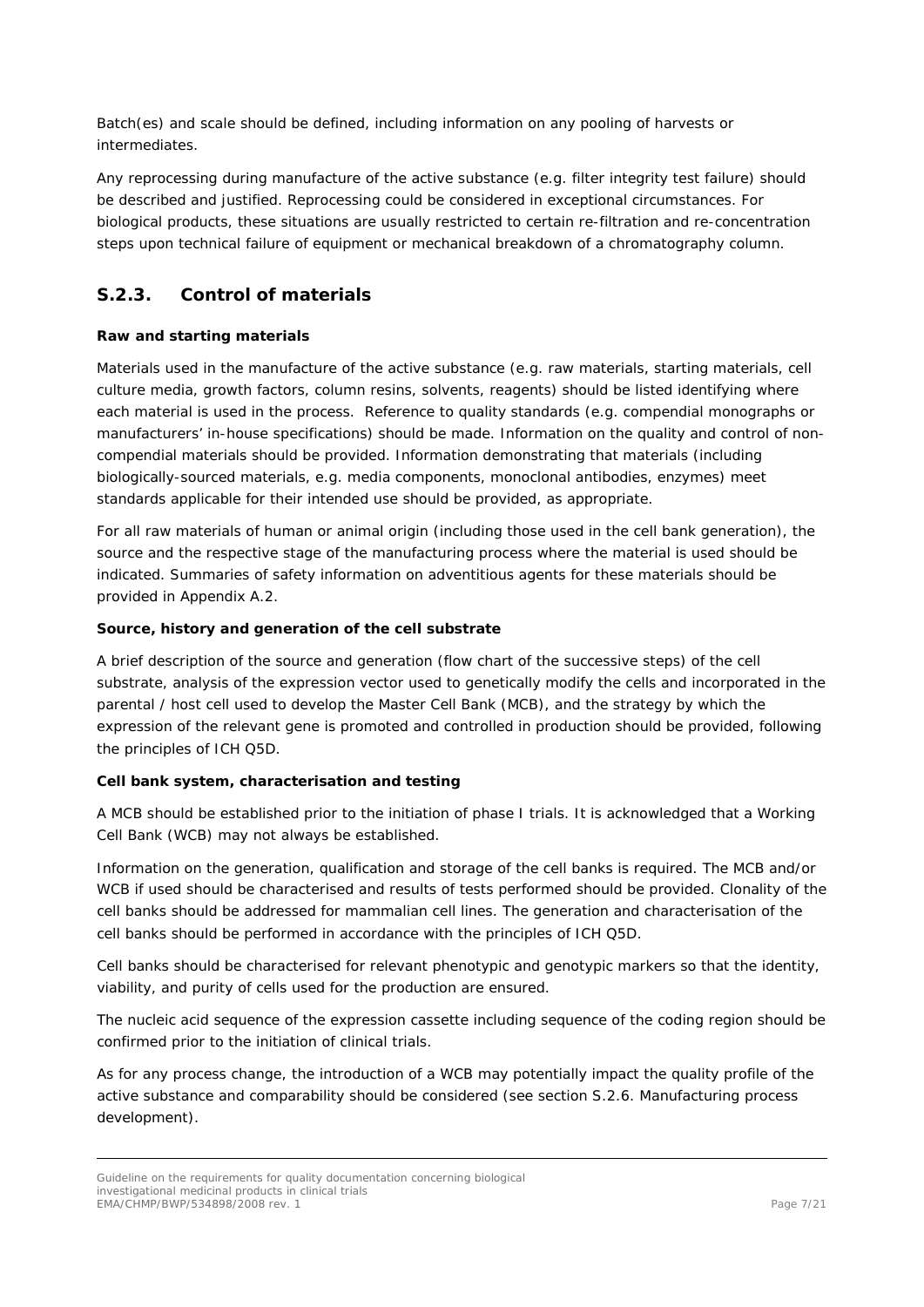The safety assessment for adventitious agents and qualification of the cell banks used for the production of the active substance should be provided in A.2, if appropriate.

#### **Cell substrate stability**

Any available data on cell substrate stability should be provided.

#### **S.2.4. Control of critical steps and intermediates**

Tests and acceptance criteria for the control of critical steps in the manufacturing process should be provided. Cross reference to section S 2.2 might be acceptable for acceptance criteria or action limits. It is acknowledged that due to limited data at an early stage of development (phase I/II) complete information may not be available. Hold times and storage conditions for process intermediates should be justified and supported by data, if relevant.

#### **S.2.5. Process validation**

Process validation data should be collected throughout development, although they are not required to be submitted in the IMPD.

For manufacturing steps intended to remove or inactivate viral contaminants, the relevant information should be provided in the section A2, Adventitious agents safety evaluation.

#### **S.2.6. Manufacturing process development**

#### **Process improvement**

Manufacturing processes and their control strategies are continuously being improved and optimised, especially during the development phase and early phases of clinical trials. Changes to the manufacturing process and controls should be summarized. This description should allow a clear identification of the process versions used to produce each batch used in non-clinical and clinical studies, in order to establish an appropriate link between pre-change and post-change batches. Comparative flow charts and/or list of process changes may be used to present the process evolution. If process changes are made to steps involved in viral clearance, justification should be provided as to whether a new viral clearance study is required, or whether the previous study is still applicable.

#### **Comparability exercise**

Depending on the consequences of the change introduced and the stage of development, a comparability exercise may be necessary to demonstrate that the change would not adversely impact the quality of the active substance. In early phases the main purpose of this exercise is to provide assurance that the post-change product is suitable for the forthcoming clinical trials and that it will not raise any concern regarding safety of the patients included in the clinical trial. In addition, for later phases, it should be assessed if the post-change material could impact the efficacy of the IMP.

This comparability exercise should normally follow a stepwise approach, including comparison of quality attributes of the active substance and relevant intermediates, using suitable analytical methods. Analytical methods usually include routine tests, and may be supplemented by additional characterisation tests (including orthogonal methods), as appropriate. Where the manufacturers' accumulated experience and other relevant information are not sufficient to assess the risk introduced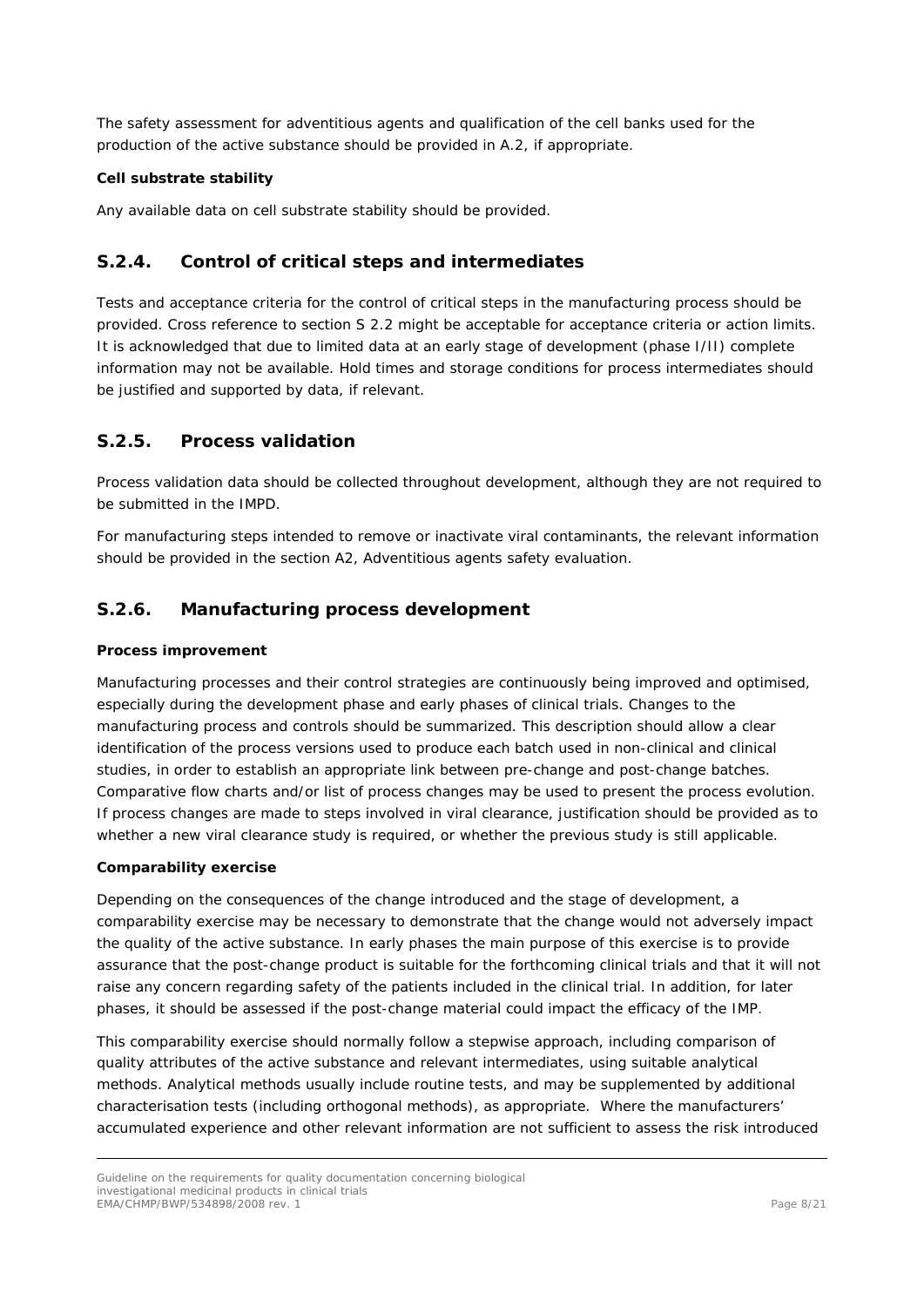by the change, or if a potential risk to the patients is anticipated, a comparability exercise based only on quality considerations may not be sufficient. During early phases of non-clinical and clinical studies, comparability testing is generally not as extensive as for an approved product. In the case of first in human clinical trials, an IMP representative of the material used in non-clinical studies should be used (see Guideline on strategies to identify and mitigate risks for first-in-human clinical trials with investigational medicinal products (EMEA/CHMP/SWP/28367/07)).

### <span id="page-8-0"></span>*S.3. Characterisation*

#### **S.3.1. Elucidation of structure and other characteristics**

Characterisation of a biotechnological or biological substance (which includes the determination of physico-chemical properties, biological activity, immuno-chemical properties, purity and impurities) by appropriate techniques is necessary to allow a suitable specification to be established. Reference to literature data only is not acceptable, unless otherwise justified by prior knowledge from similar molecules for modifications where there is no safety concern (e.g. C-terminal lysine for monoclonal antibodies). Adequate characterisation should be performed in the development phase prior to phase I and, where necessary, following significant process changes.

All relevant information available on the primary, secondary and higher-order structure including posttranslational (e.g. glycoforms) and other modifications of the active substance should be provided. Details should be provided on the biological activity (i.e. the specific ability or capacity of a product to achieve a defined biological effect). Usually, prior to initiation of phase I studies, the biological activity should be determined using an appropriate, reliable and qualified method. Lack of such an assay should be justified. It is recognised that the extent of characterisation data will increase during development.

The rationale for selection of the methods used for characterisation should be provided and their suitability should be justified.

#### **S.3.2. Impurities**

Process related impurities (e.g. host cell proteins, host cell DNA, media residues, column leachables) and product related impurities (e.g. precursors, cleaved forms, degradation products, aggregates) should be addressed. Quantitative information on impurities should be provided including maximum amount for the highest clinical dose. For certain process-related impurities (e.g. antifoam agents), an estimation of clearance may be justified.

In case only qualitative data are provided for certain impurities, this should be justified.

#### <span id="page-8-1"></span>*S.4. Control of the active substance*

When process validation data are incomplete, the quality attributes used to control the active substance are important to demonstrate pharmaceutical quality, product consistency and comparability after process changes. Therefore the quality attributes controlled throughout the development process should not be limited to the tests included in the specification for which preliminary acceptance criteria have been set.

Guideline on the requirements for quality documentation concerning biological investigational medicinal products in clinical trials EMA/CHMP/BWP/534898/2008 rev. 1 **Page 9/21**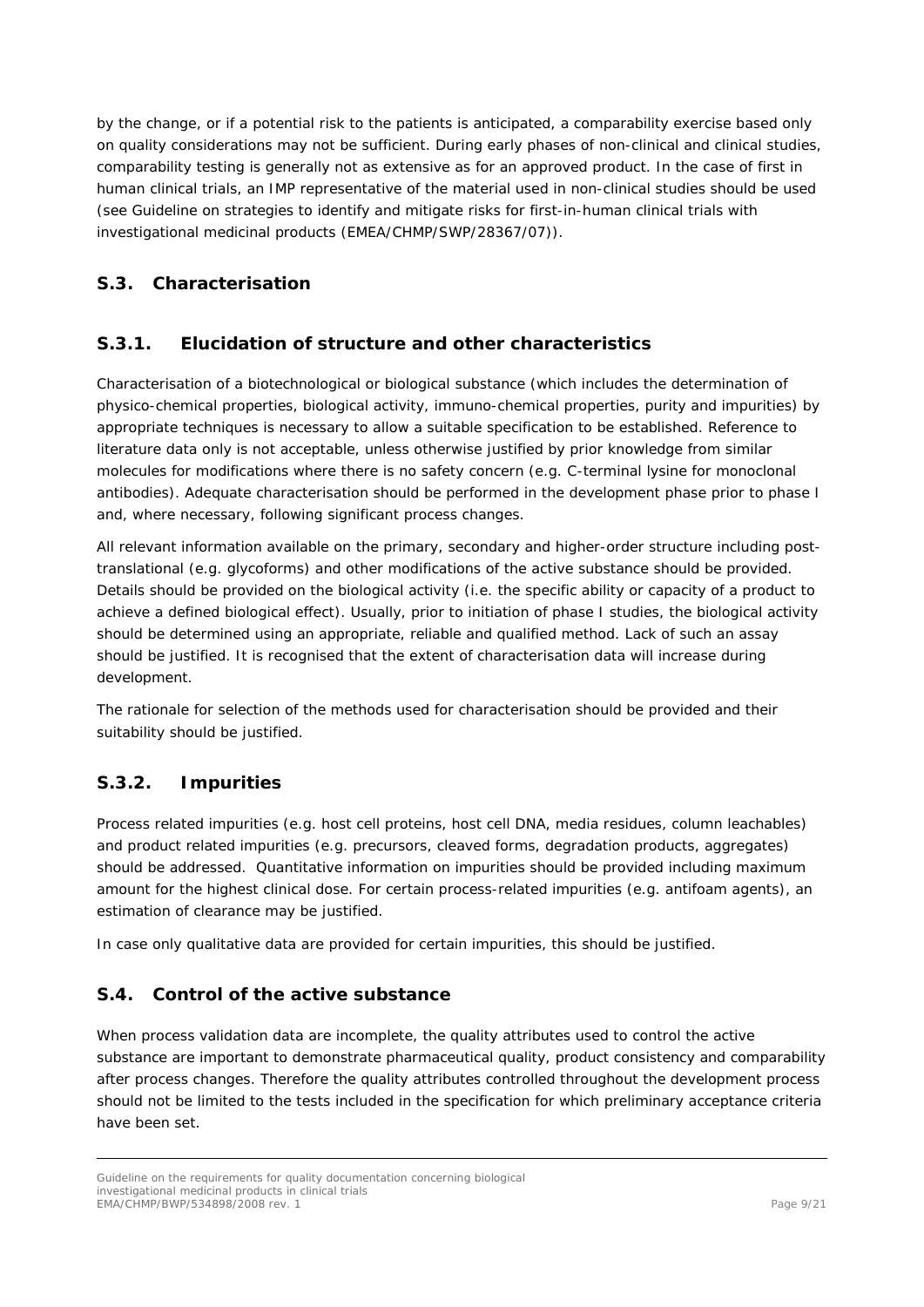## **S.4.1. Specification**

The specification for the batch(es) of active substance to be used in the clinical trial should define acceptance criteria together with the tests used to exert sufficient control of the quality of the active substance. Tests and defined acceptance criteria are mandatory for quantity, identity and purity and a limit of 'record' or 'report results' will not be acceptable for these quality attributes. A test for biological activity should be included unless otherwise justified. Upper limits, taking into account safety considerations , should be set for the impurities. Microbiological quality for the active substance should be specified.

As the acceptance criteria are normally based on a limited number of development batches and batches used in non-clinical and clinical studies, they are by their nature inherently preliminary and may need to be reviewed and adjusted during further development.

Product characteristics that are not completely defined at a certain stage of development (e.g. glycosylation, charge heterogeneity) or for which the available data is too limited to establish relevant acceptance criteria, should also be recorded. As a consequence, such product characteristics could be included in the specification, without pre-defined acceptance limits. In such cases, a limit of 'record' or 'report results' is acceptable. The results should be reported in the Batch Analyses section (S.4.4).

#### **Additional information for phase III clinical trials**

As knowledge and experience increases, the addition or removal of parameters and modification of analytical methods may be necessary. Specifications and acceptance criteria set for previous trials should be reviewed and, where appropriate, adjusted to the current stage of development.

## **S.4.2. Analytical procedures**

The analytical methods used for all tests included in the active substance specification (e.g. chromatographic methods, biological assay, etc.) should be listed including those tests reported without acceptance limits. A brief description of all non-compendial analytical procedures, i.e. the way of performing the analysis, should be provided, highlighting controls used in the analysis.

For methods which comply with a monograph of the European Pharmacopoeia (Ph. Eur.), the pharmacopoeia of an EU Member State, the United States Pharmacopoeia (USP) or the Japanese Pharmacopoeia (JP), reference to the relevant monograph will be acceptable.

## **S.4.3. Validation of analytical procedures**

Validation of analytical procedures during clinical development is seen as an evolving process.

Analytical procedures, which are either described in Ph. Eur., the pharmacopoeia of a Member State, USP or JP, or are linked to a product specific monograph, are normally considered as validated. Proposed modifications or alternatives to compendial methods must be validated

For phase I and II clinical trials, the suitability of the analytical methods used should be confirmed. The acceptance limits (e.g. acceptance limits for the determination of the content of impurities, where relevant) and the parameters (specificity, linearity, range, accuracy, precision, quantification and detection limit, as appropriate) for performing validation of the analytical methods should be presented

Guideline on the requirements for quality documentation concerning biological investigational medicinal products in clinical trials EMA/CHMP/BWP/534898/2008 rev. 1 Page 10/21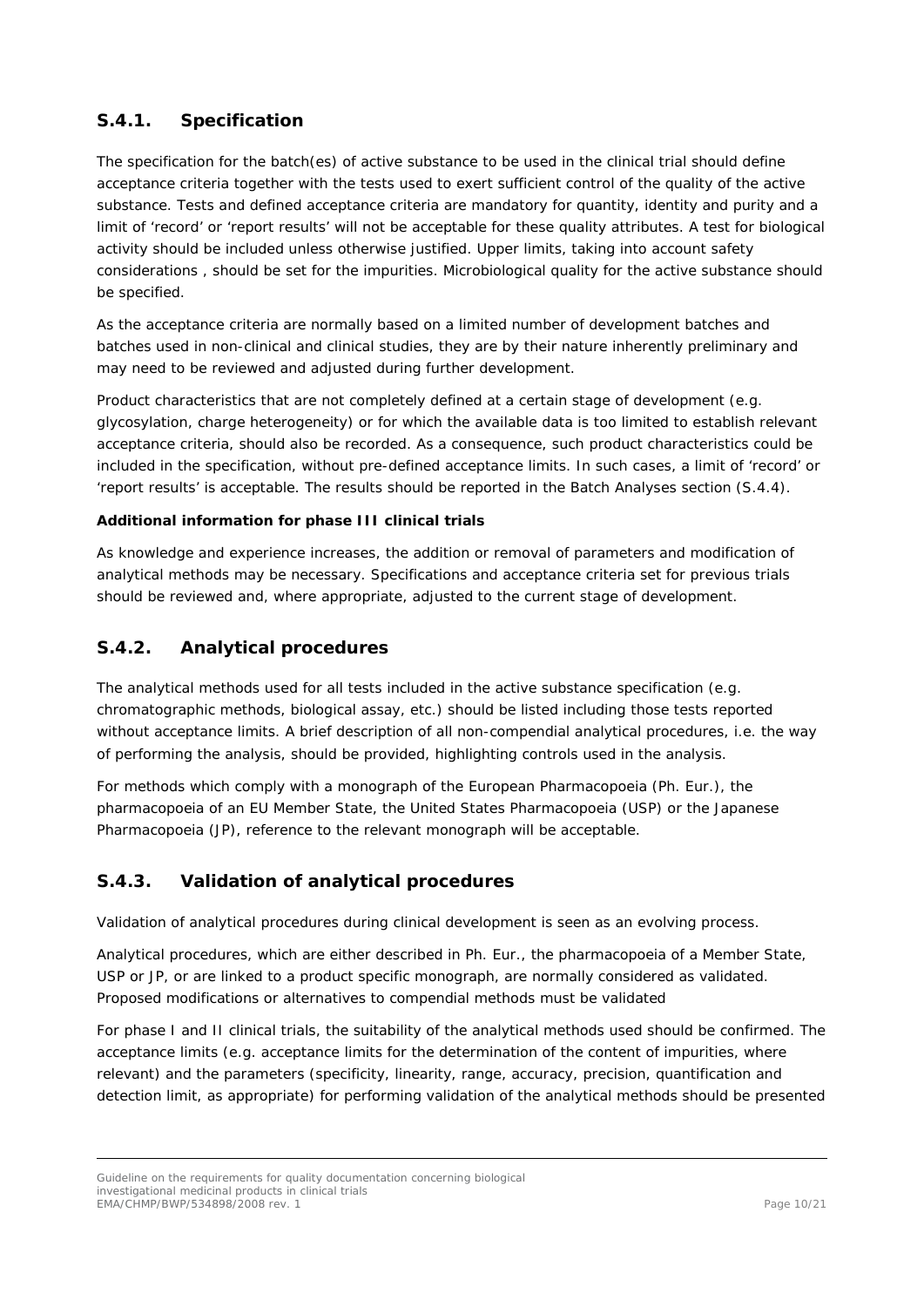in a tabulated form. If validation studies have been undertaken for early phase trials, a tabulated summary of the results of analytical method validation studies could be provided for further assurance.

#### **Information for phase III clinical trials**

Validation of the analytical methods used for release and stability testing should be provided. A tabulated summary of the results of the validation carried out should be submitted (e.g. results or values found for specificity, linearity, range, accuracy, precision, quantification and detection limit, as appropriate). By the end of phase III full method validation must be completed, including confirmation of robustness. It is not necessary to provide a full validation report.

#### **S.4.4. Batch analyses**

As the specification may initially be very wide, actual batch data are important for quality assessment. For quantitative parameters, actual numerical values should be presented.

The focus of this section is to demonstrate the quality of the batches (conformance to established preliminary specification) to be used in the clinical trial. For early phase clinical trials where only a limited number of batches of active substance have been manufactured, test results from relevant clinical and non-clinical batches should be provided, including those to be used in the clinical trial supported by the IMPD. For active substances with a longer production history, it could be acceptable to provide results for only a number of representative batches, if appropriately justified.

Batch number, batch size, manufacturing site, manufacturing date, control methods, acceptance criteria and the test results should be listed together with the use of the batches. The manufacturing process used for each batch and any differences in these processes should be identified.

A statement should be included whether the batch analyses data presented are from the batches that will be used in the clinical trial, or whether additional batches not yet manufactured at time of submission of the IMPD might be used.

## **S.4.5. Justification of specification**

A justification for the quality attributes included in the specification and the acceptance criteria for purity, impurities, biological activity and any other quality attributes which may be relevant to the performance of the medicinal product should be provided. The justification should be based on relevant development data, the batches used in non-clinical and/or clinical studies and data from stability studies, taking into account the methods used for their control. It is acknowledged that during clinical development, the acceptance criteria may be wider and may not reflect process capability. However, for those quality attributes that may impact patient safety, the limits should be carefully considered taking into account available knowledge (e.g. process capability, product type, dose, duration of dosing etc.). The relevance of the selected potency assay and its proposed acceptance limits should be justified.

Changes to a previously applied specification (e.g. addition or removal of parameters, widening of acceptance criteria) should be indicated and justified.

Guideline on the requirements for quality documentation concerning biological investigational medicinal products in clinical trials EMA/CHMP/BWP/534898/2008 rev. 1 Page 11/21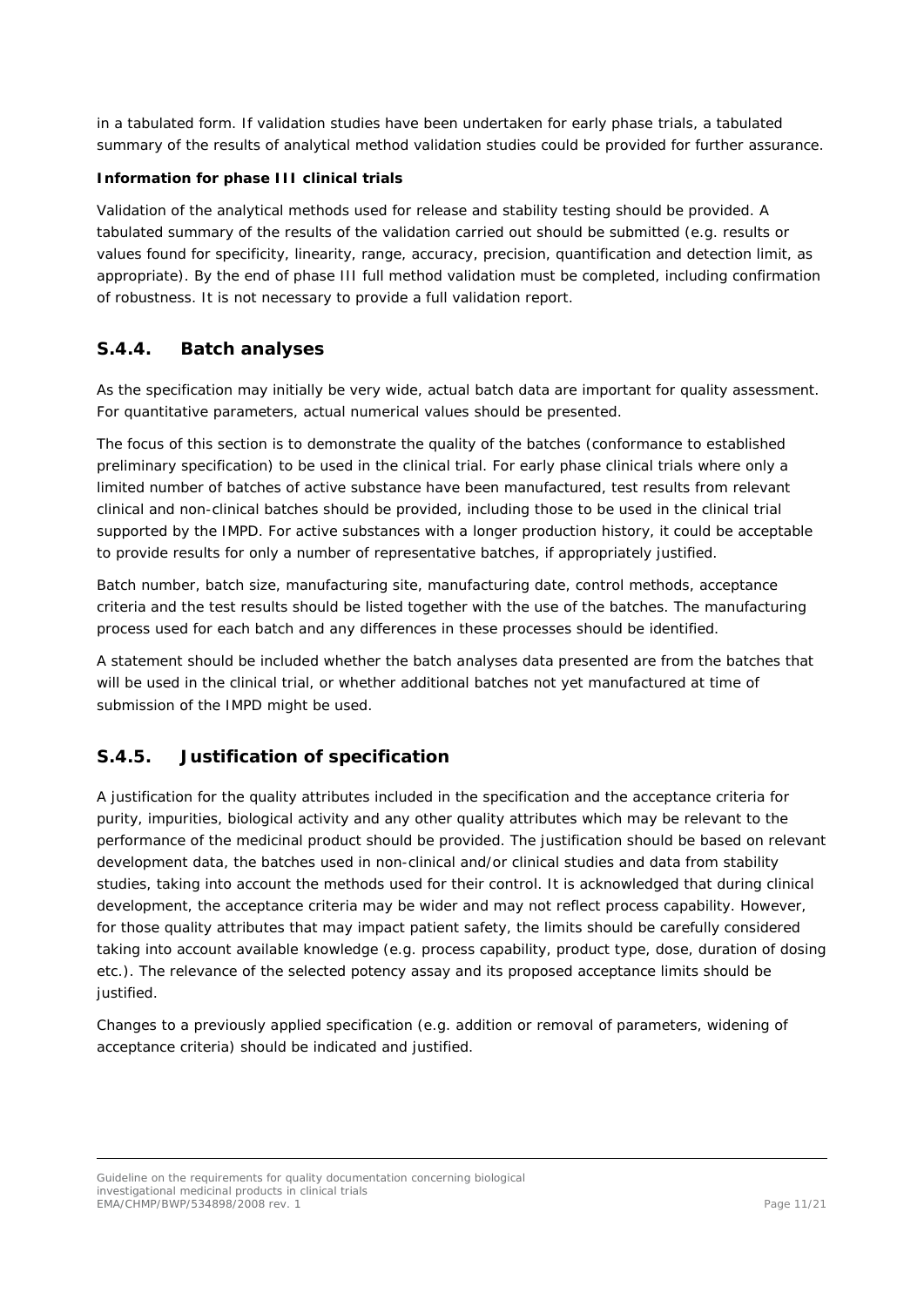## <span id="page-11-0"></span>*S.5. Reference standards or materials*

Due to the nature of biologically / biotechnology derived active substances, a well characterised reference material is essential to ensure consistency between different batches but also to ensure the comparability of the product to be marketed with that used in clinical studies and to provide a link between process development and commercial manufacturing. The characterisation of the reference material should be performed with reliable state-of-the-art analytical methods, which should be adequately described. Information regarding the manufacturing process used to establish the reference material should be provided.

If more than one reference standard has been used during the clinical development, a qualification history should be provided describing how the relationship between the different standards was maintained.

If available, an international or Ph. Eur. standard should be used as primary reference material. Each in-house working standard should be qualified against this primary reference material. However, it should be noted that the use of an international or Ph. Eur. standard might be limited to certain defined test methods, e.g. biological activity. If an international or Ph. Eur. standard is not available, an in-house standard should be established during development as primary reference material. The stability of the reference material should be monitored. This can be handled within the quality system of the company

#### <span id="page-11-1"></span>*S.6. Container closure system*

The immediate packaging material used for the active substance should be stated. Possible interactions between the active substance and the immediate packaging should be considered.

## <span id="page-11-2"></span>*S.7. Stability*

#### **Stability summary and conclusions (protocol / material and method)**

A stability protocol covering the proposed storage period of the active substance should be provided, including specification, analytical methods and test intervals. The testing interval should normally follow the guidance given in ICH Q5C.

The quality of the batches of the active substance placed into the stability program should be representative of the quality of the material to be used in the planned clinical trial.

The active substance entered into the stability program should be stored in a container closure system of the same type and made from the same materials as that used to store active substance batches to be used in the clinical trial. Containers of reduced size are usually acceptable for the active substance stability testing.

Studies should evaluate the active substance stability under the proposed storage conditions. Accelerated and stress condition studies are recommended as they may help understanding the degradation profile of the product and support an extension of the shelf-life.

The methods used for analysing the stability-indicating properties of the active substance should be discussed, or cross-reference to S.4.3 made, to provide assurance that changes in the purity /

Guideline on the requirements for quality documentation concerning biological investigational medicinal products in clinical trials EMA/CHMP/BWP/534898/2008 rev. 1 Page 12/21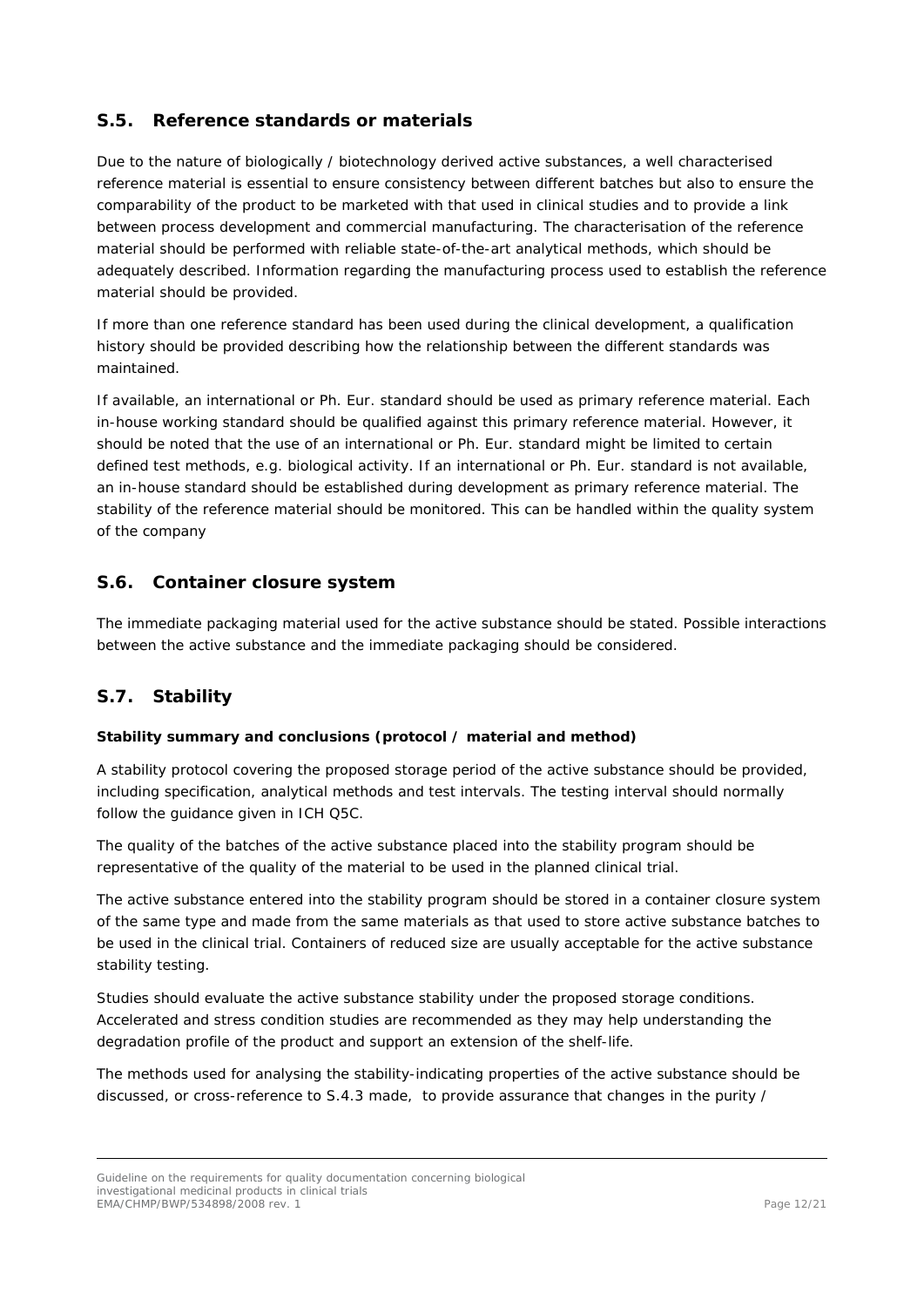impurity profile and potency of the active substance would be detected. A potency assay should be included in the protocol, unless otherwise justified.

A re-test period (as defined in ICH Q1A guideline) is not applicable to biological / biotechnology derived active substances.

#### **Stability data / results**

Stability data should be presented for at least one batch made by a process representative of that used to manufacture material for use in the clinical trial. In addition, supportive stability data on relevant development batches or batches manufactured using previous manufacturing processes should be provided, if available. Such batch data may be used in the assignment of shelf life for the active substance provided an appropriate justification of the representative quality for the clinical trial material is given.

The relevant stability data should be summarised in tabular format, specifying the batches tested, date of manufacture, process version, composition, storage conditions, time-points, test methods, acceptance criteria and results.

For quantitative parameters, actual numerical values should be presented. Any observed data trends should be discussed.

Progressive requirements will need to be applied to reflect the amount of available data and emerging knowledge about the stability of the active substance during the different phases of clinical development. By phase III the applicant should have a comprehensive understanding of the stability profile of the active substance.

#### **Shelf-life determination**

The claimed shelf-life of the active substance under the proposed storage conditions should be stated and accompanied by an evaluation of the available data. Any observed trends should be discussed.

The requested storage period should be based on long term, real time and real temperature stability studies, as described in ICH Q5C. However, extension of the shelf-life beyond the period covered by real-time stability data may be acceptable, if supported by relevant data, including accelerated stability studies and/or relevant stability data generated with representative material.

The maximum shelf-life after the extension should not be more than double, or more than twelve months longer than the period covered by real time stability data obtained with representative batch(es). However, extension of the shelf life beyond the intended duration of the long term stability studies is not acceptable.

Where extensions of the shelf-life are planned, the applicant should commit to perform the proposed stability program according to the presented protocol, and, in the event of unexpected issues, to inform Competent Authorities of the situation, and propose corrective actions.

Prior knowledge including platform technologies could be taken into consideration when designing a stability protocol. However, on its own this data is not considered sufficient to justify the shelf-life of the actual active substance.

For shelf-life extension by way of substantial modification, see section 6.

Guideline on the requirements for quality documentation concerning biological investigational medicinal products in clinical trials EMA/CHMP/BWP/534898/2008 rev. 1 Page 13/21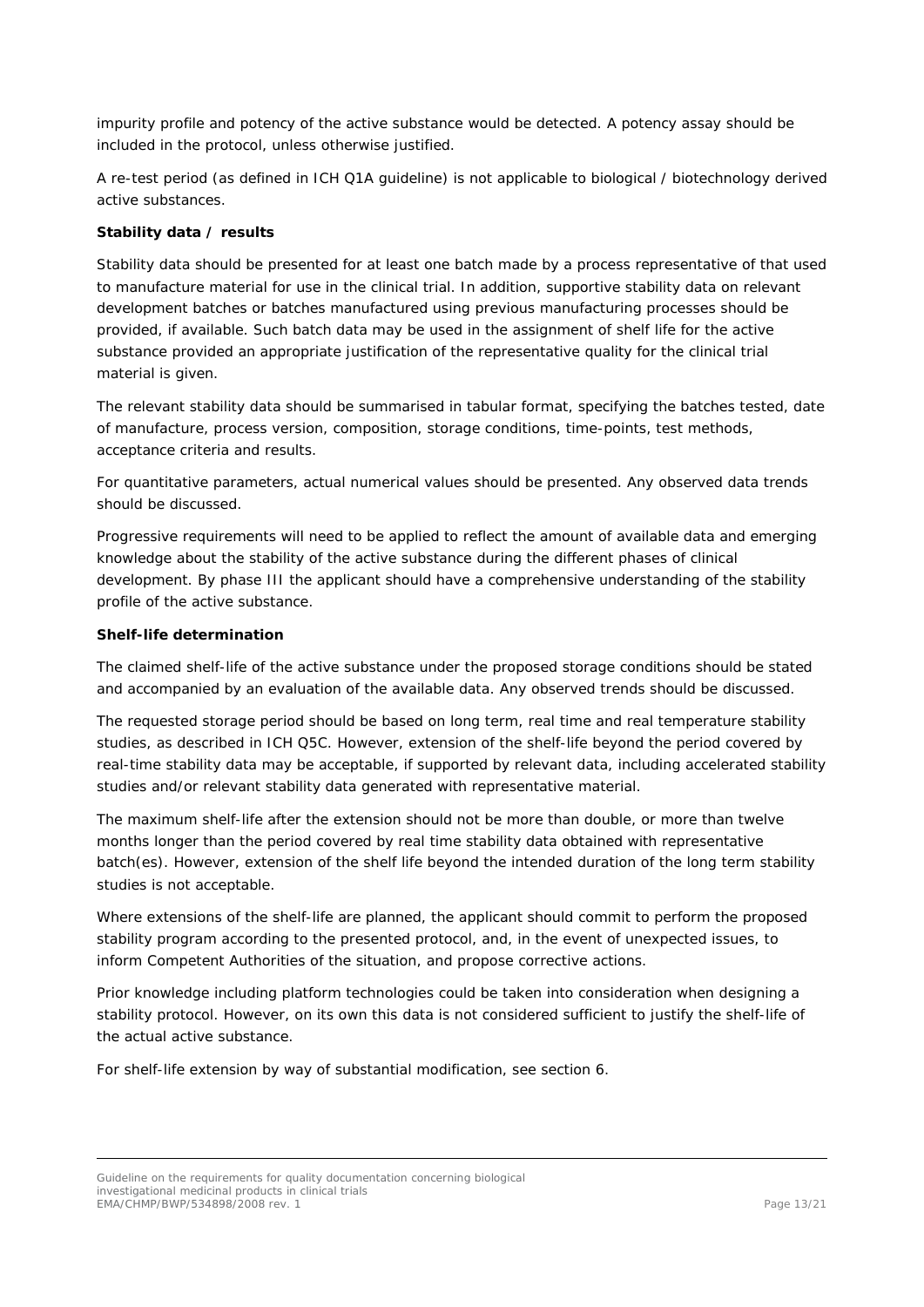## <span id="page-13-0"></span>**P Investigational medicinal product under test**

#### <span id="page-13-1"></span>*P.1. Description and composition of the investigational medicinal product*

The qualitative and quantitative composition of the IMP should be stated. The information provided should include:

- a short statement or a tabulation of the dosage form
- composition, i.e. list of all components of the dosage form and their amount on a per-unit basis (including overages, if any), the function of the components, and a reference to their quality standards (e.g. compendial monographs or manufacturer's specifications)
- description of accompanying diluents(s)
- an outline of the type of container and closure used for the dosage form and for any accompanying reconstitution diluent and devices, if applicable. A complete description should be provided in section P.7.

#### <span id="page-13-2"></span>*P.2. Pharmaceutical development*

For early development there may be only limited information to include in this section.

A short description of formulation development, including justification of any new pharmaceutical form or excipient, should be provided.

For products requiring additional preparation (e.g. reconstitution, dilution, mixing), compatibility with the used materials (e.g. solvents, diluents, matrix) should be demonstrated and the method of preparation should be summarised (reference may be made to a full description in the clinical protocol).

It should be documented that the combination of intended formulation and packaging material does not impair correct dosing, ensuring for example that the product is not adsorbed to the wall of the container or infusion system. This is particularly relevant for low dose and highly diluted presentations. Where applicable, the reliable administration of very small doses in first-in-human studies should be addressed as laid down in the Guideline on strategies to identify and mitigate risks for first-in-human clinical trials with investigational medicinal products (EMEA/CHMP/SWP/28367/07).

#### **Manufacturing process development**

Changes in the manufacturing process including changes in formulation and dosage form compared to previous clinical trials should be described. An appropriate comparability exercise should support significant changes, e.g. formulation changes. In this regard, expectations are similar to those described in S.2.6. This data should be sufficiently detailed to allow an appropriate understanding of the changes and assessment of possible consequences to the safety of the patient.

Any changes in the formulation during the clinical phases should be documented and justified with respect to their impact on quality, safety, clinical properties, dosing and stability of the medicinal product.

Guideline on the requirements for quality documentation concerning biological investigational medicinal products in clinical trials EMA/CHMP/BWP/534898/2008 rev. 1 Page 14/21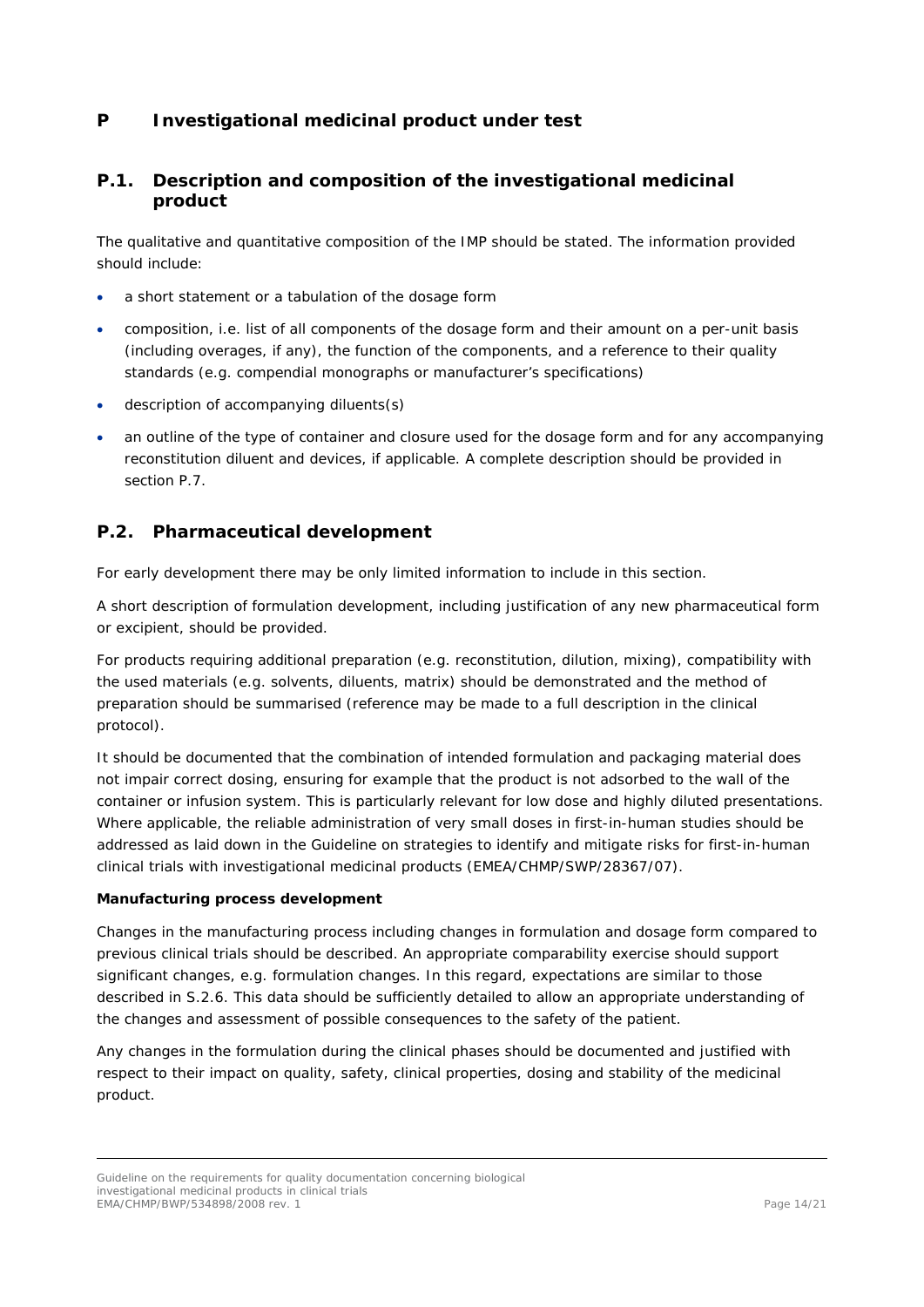## <span id="page-14-0"></span>*P.3. Manufacture*

#### **P.3.1. Manufacturer(s)**

The name(s), address(es) and responsibilities of all manufacturer(s) and each proposed production site involved in manufacture, testing and batch release should be provided. In case multiple manufacturers contribute to the manufacture of the IMP, their respective responsibilities should be clearly stated.

#### **P.3.2. Batch formula**

The batch formula for the batch(es) to be used for the clinical trial should be presented. This should include a list of all components. The batch sizes or range of batch sizes should be given.

#### **P.3.3. Description of manufacturing process and process controls**

A flow chart showing all steps of the manufacturing process, including relevant IPCs (process parameters and in-process-tests), should be provided accompanied by a brief process description. The IPCs may be recorded as action limits or reported as preliminary acceptance criteria and the focus should be on safety relevant attributes. For other IPCs, monitoring might be appropriate and acceptance criteria and action limits do not need to be reported. During development, as additional process knowledge is gained, further details of IPCs should be provided and acceptance criteria reviewed.

Most products containing recombinant proteins and monoclonal antibodies are manufactured by an aseptic process, which is considered to be non-standard. Non-standard manufacturing processes or new technologies and new packaging processes should be described in sufficient detail (see the Guideline on process validation for finished products - information and data to be provided in regulatory submissions, EMA/CHMP/CVMP/QWP/BWP/70278/2012).

Reprocessing may be acceptable for particular manufacturing steps (e.g. re-filtration) only if the steps are adequately described and appropriately justified.

## **P.3.4. Control of critical steps and intermediates**

Tests and acceptance criteria for the control of critical steps in the manufacturing process should be provided. It is acknowledged that due to limited data at an early stage of development (phase I/II) complete information may not be available.

If holding times are foreseen for process intermediates, duration and storage conditions should be provided and justified by data in terms of physicochemical, biological and microbiological properties.

For sterilisation by filtration the maximum acceptable bioburden prior to the filtration must be stated in the application. In most situations NMT 10 CFU/100 ml will be acceptable. Test volumes of less than 100 ml may be used if justified.

Guideline on the requirements for quality documentation concerning biological investigational medicinal products in clinical trials EMA/CHMP/BWP/534898/2008 rev. 1 Page 15/21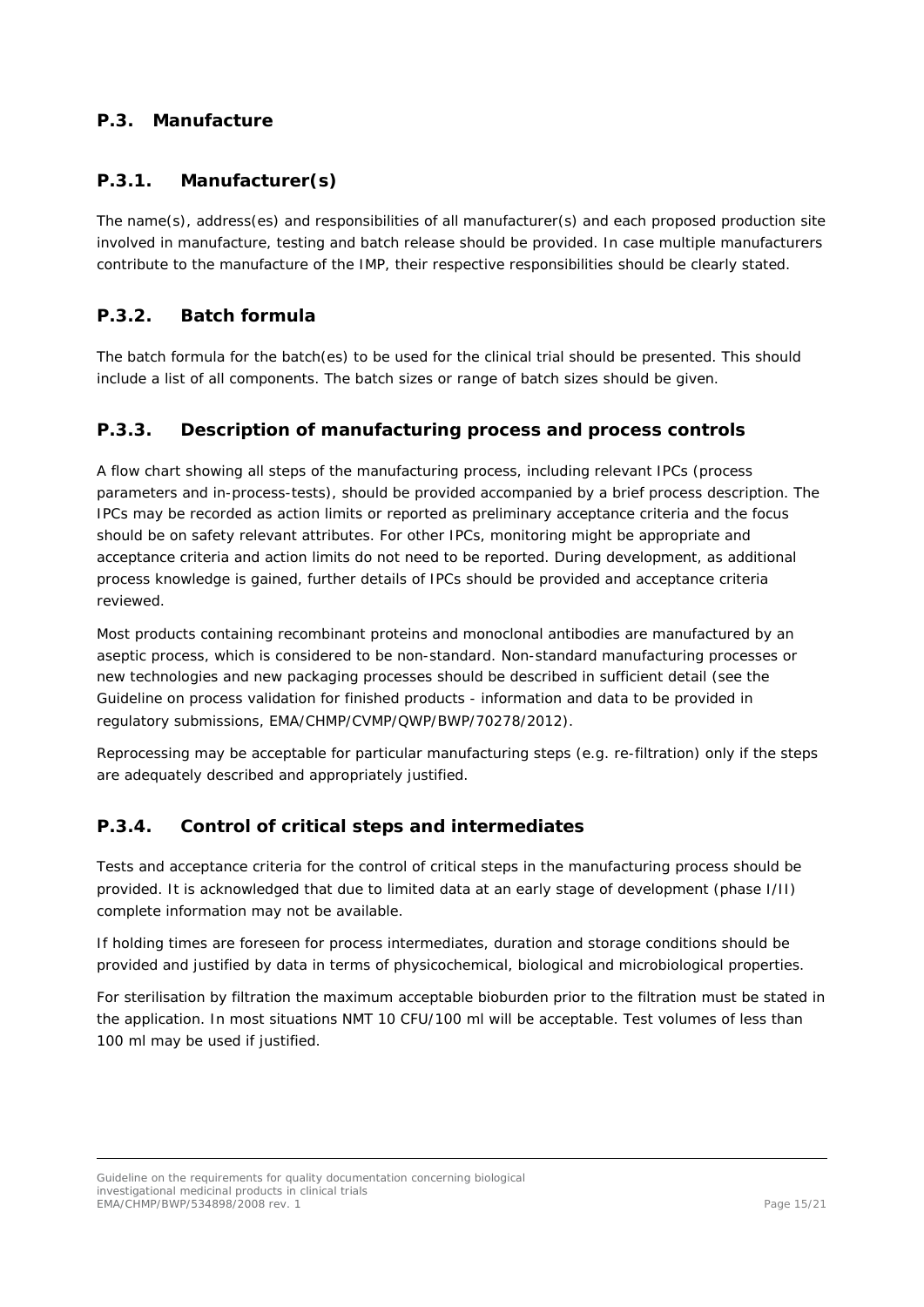#### **P.3.5. Process validation**

The state of validation of aseptic processing and lyophilisation should be briefly described, if applicable. Taking into account EudraLex Vol. 4, Annex 13, the validation of sterilising processes should be of the same standard as for product authorised for marketing. The dossier should particularly include information directly relating to the product safety, i.e. on bioburden and media fill runs.

#### <span id="page-15-0"></span>*P.4. Control of excipients*

#### **P.4.1. Specification**

References to Ph. Eur., the pharmacopoeia of an EU Member State, USP or JP may be made. For excipients not covered by any of the aforementioned standards, an in-house specification should be provided.

#### **P.4.2. Analytical procedures**

In cases where reference to a pharmacopoeial monograph listed under P.4.1 cannot be made, the analytical methods used should be indicated.

#### **P.4.3. Validation of the analytical procedures**

Not applicable.

#### **P.4.4. Justification of specification**

For non-compendial excipients as listed above in P.4.1, the in-house specification should be justified.

#### **P.4.5. Excipients of human or animal origin**

For excipients of human or animal origin, information should be provided regarding adventitious agents safety evaluation (e.g. sources, specifications, description of the testing performed) and viral safety data according to the Guideline on virus safety evaluation of biotechnological investigational medicinal products (EMEA/CHMP/BWP/398498/05) in Appendix A.2. Furthermore, compliance with the note for guidance on minimising the risk of transmitting animal spongiform encephalopathy agents via human and veterinary medicinal products (EMA/410/01) should be documented in section A.2.

If human albumin or any other plasma derived medicinal product is used as an excipient, information regarding adventitious agents safety evaluation should follow the relevant chapters of the Guideline on plasma-derived medicinal products (CPMP/BWP/706271/2010). If the plasma derived component has already been used in a product with a Marketing Authorisation then reference to this can be made.

#### **P.4.6. Novel excipients**

For excipients used for the first time in a medicinal product or by a new route of administration, full details of manufacture, characterisation and controls, with cross references to supporting safety data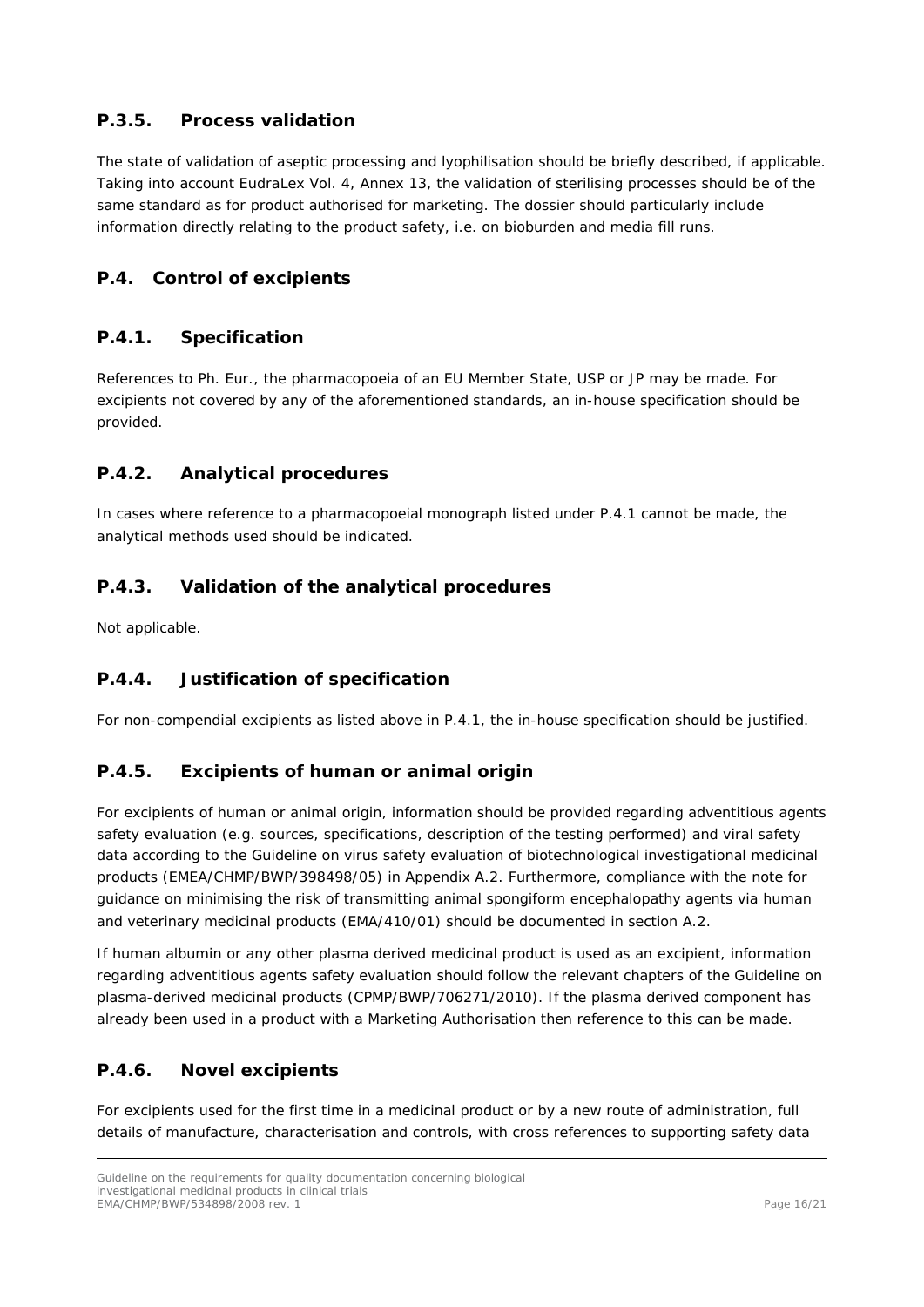(non-clinical and/or clinical), should be provided according to the active substance format (details in A.3).

### <span id="page-16-0"></span>*P.5. Control of the investigational medicinal product*

#### **P.5.1. Specification**

The same principles as described for setting the active substance specification should be applied to the medicinal product. In the specification, the tests used as well as their acceptance criteria should be defined for the batch(es) of the product to be used in the clinical trial to enable sufficient control of quality of the product. Tests for content, identity and purity are mandatory. Tests for sterility and endotoxins are mandatory for sterile products. A test for biological activity should be included unless otherwise justified. Upper limits, taking safety considerations into account, should be set for impurities. They may need to be reviewed and adjusted during further development.

Acceptance criteria for IMP quality attributes should take into account safety considerations and the stage of development. Since the acceptance criteria are normally based on a limited number of development batches and batches used in non-clinical and clinical studies, their nature is inherently preliminary. They may need to be reviewed and adjusted during further development.

The analytical methods and the limits for content and bioactivity should ensure a correct dosing.

For the impurities not covered by the active substance specification, upper limits should be set, taking into account safety considerations.

#### **Additional information for Phase III clinical trials**

As knowledge and experience increases the addition or removal of parameters and modification of analytical methods may be necessary. The specification and acceptance criteria set for previous trials should be reviewed for phase III clinical trials and, where appropriate, adjusted to the current stage of development.

#### **P.5.2. Analytical procedures**

The analytical methods for all tests included in the specification should be described. For some proteins and complex or innovative pharmaceutical forms, a higher level of detail may be required.

For further requirements refer to S.4.2.

#### **P.5.3. Validation of analytical procedures**

For requirements refer to S.4.3.

#### **P.5.4. Batch analysis**

As specifications may initially be very wide, actual batch data are important for quality assessment. For quantitative parameters, actual numerical values should be presented.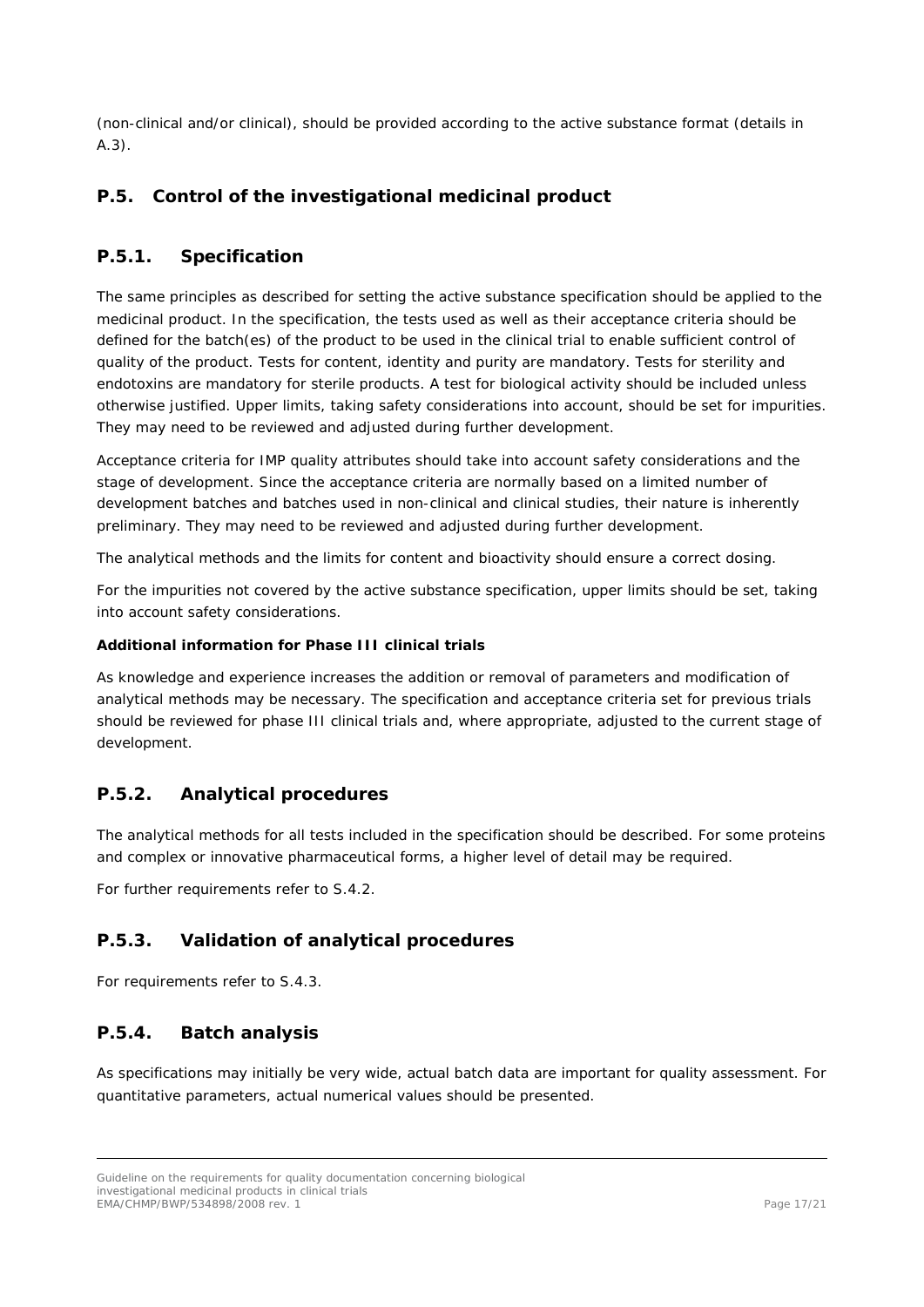The focus of this section is to demonstrate the quality of the batches (conformance to established preliminary specification) to be used in the clinical trial. For early phase clinical trials where only a limited number of batches have been manufactured, test results from relevant clinical and non-clinical batches should be provided, including those to be used in the clinical trial supported by the IMPD. For products with a longer production history, it could be acceptable to provide results for only a number of representative batches, if appropriately justified.

Batch number, batch size, manufacturing site, manufacturing date, control methods, acceptance criteria and the test results should be listed together with the use of the batches. The manufacturing process used for each batch should be identified.

A statement should be included whether the batch analyses data presented are from the batches that will be used in the clinical trial, or whether additional batches not yet manufactured at time of submission of the IMPD might be used.

## **P.5.5. Characterisation of impurities**

Additional impurities and degradation products observed in the IMP, but not covered by section S.3.2, should be identified and quantified as necessary.

#### **P.5.6. Justification of specification**

A justification for the quality attributes included in the product specification should be provided mainly based on the active substance specification. Stability indicating quality attributes should be considered. The proposed acceptance criteria should be justified.

#### <span id="page-17-0"></span>*P.6. Reference standards or materials*

The parameters for characterisation of the reference standard should be submitted, where applicable.

Section S.5 may be referred to, where applicable.

#### <span id="page-17-1"></span>*P.7. Container closure system*

The intended primary packaging to be used for the IMP in the clinical trial should be described. Where appropriate, reference should be made to the relevant pharmacopoeial monograph. If the product is packed in a non-standard administration device, or if non-compendial materials are used, description and specifications should be provided.

If a medical device is to be used for administration it should be stated whether the device is CE marked for its intended purpose. In the absence of a CE mark for the intended purpose, a statement of compliance with the relevant essential requirements for medical devices with regards to safety and performance related device features is required. An integral device component of a drug-device combination product, as defined in the Medical Device Directive, is exempt from CE-marking.

For products intended for parenteral use where there is potential for interaction between product and container closure system, more details may be needed (e.g. extractable/leachable for phase III studies).

Guideline on the requirements for quality documentation concerning biological investigational medicinal products in clinical trials EMA/CHMP/BWP/534898/2008 rev. 1 Page 18/21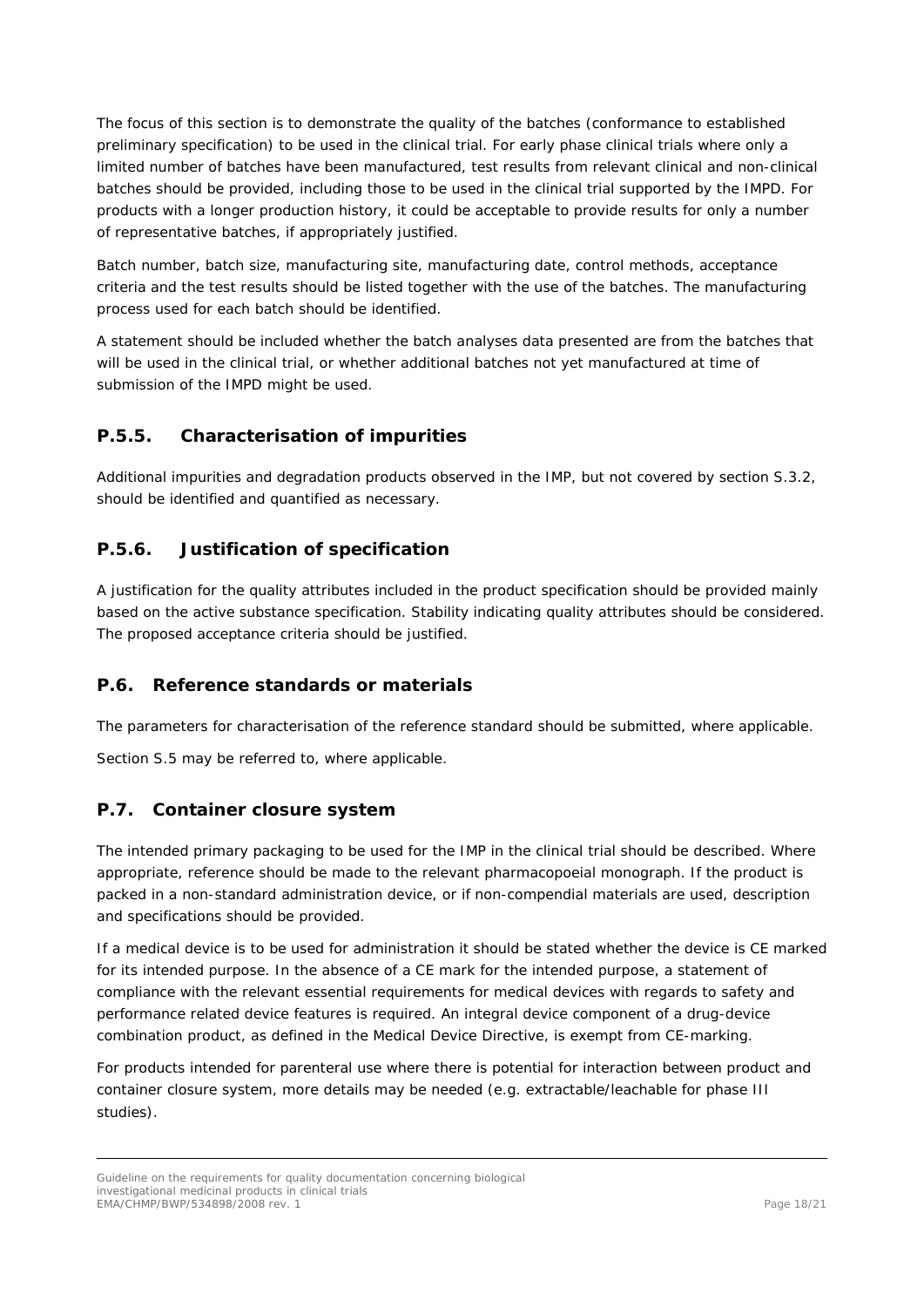## <span id="page-18-0"></span>*P.8. Stability*

The same requirements as for the active substance are applied to the medicinal product, including the stability protocol, stability results, shelf-life determination, including extension of shelf-life beyond the period covered by real-time stability data, stability commitment and post-approval extension. Stability studies should provide sufficient assurance that the IMP will be stable during its intended storage period. The presented data should justify the proposed shelf life of the product from its release to its administration to patients. The stability protocol for the IMP should take into account the knowledge acquired on the stability profile of the active substance.

Bracketing and matrixing approaches may be acceptable, where justified.

In-use stability data should be presented for preparations intended for use after reconstitution, dilution, mixing or for multidose presentations. These studies are not required if the preparation is to be used immediately after opening or reconstitution.

#### <span id="page-18-1"></span>**Appendices**

#### <span id="page-18-2"></span>*A.1. Facilities and equipment*

Not applicable.

#### <span id="page-18-3"></span>*A.2. Adventitious agents safety evaluation*

All materials of human or animal origin used in the manufacturing process of both the active substance and the medicinal product, or such materials coming into contact with active substance or medicinal product during the manufacturing process, should be identified. Information assessing the risk with respect to potential contamination with adventitious agents of human or animal origin should be provided in this section.

#### **TSE agents**

Detailed information should be provided on the avoidance and control of transmissible spongiform encephalopathy agents. This information can include, for example, certification and control of the production process, as appropriate for the material, process and agent.

The note for guidance on minimising the risk of transmitting animal spongiform encephalopathy agents via human and veterinary medicinal products (EMEA/410/01) in its current version is to be applied.

#### **Viral safety**

Where applicable, an assessment of the risk with respect to potential viral contamination should be provided in this section. The documentation should comply with the requirements outlined in the guideline on virus safety evaluation of biotechnological investigational medicinal products (EMEA/CHMP/BWP/398498/05).

#### **Other adventitious agents**

Detailed information regarding other adventitious agents, such as bacteria, mycoplasma, and fungi should be provided in appropriate sections within the core dossier.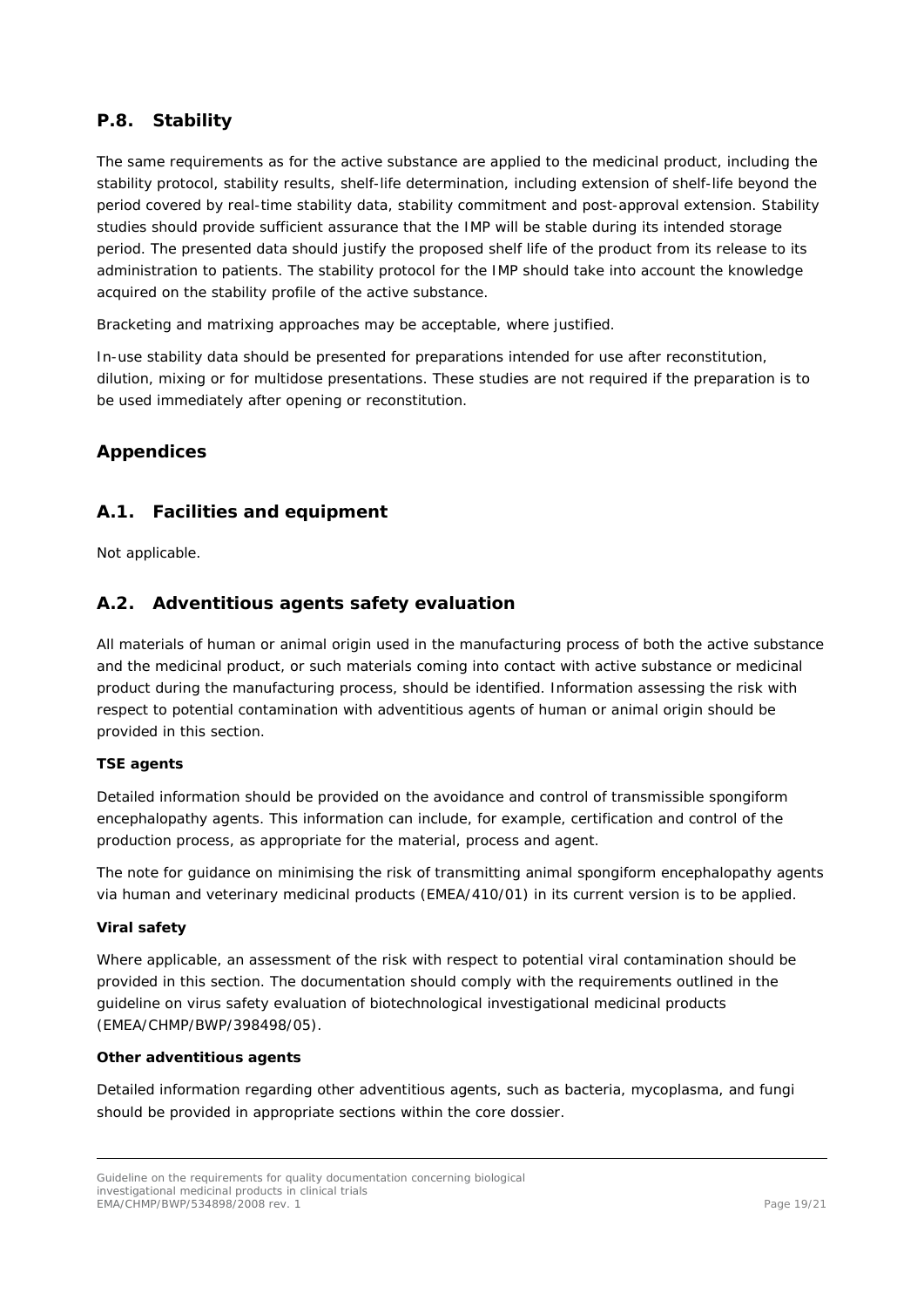## <span id="page-19-0"></span>*A.3. Excipients*

For novel excipients, information as indicated in section S should be provided in line with the respective clinical phase.

### <span id="page-19-1"></span>*A.4. Solvents for reconstitution and diluents*

For solvents for reconstitution and diluents, the relevant information as indicated in section P should be provided.

## <span id="page-19-2"></span>**3. Information on the quality of authorised, non-modified biological test and comparator products in clinical trials**

Information on the authorised, non-modified test/comparator product provided in the IMPD should meet the requirements as outlined in section 3 of the Guideline on the requirements to the chemical and pharmaceutical quality documentation concerning investigational medicinal products in clinical trials (EMA/CHMP/QWP/834816/2015).

In the case when only repackaging is performed without changing the primary packaging, the following information should be included in the simplified IMPD in addition to the requirements listed in section 3 of EMA/CHMP/QWP/834816/2015:

- Information that will satisfy the requirement to ensure that the investigational medicinal product will have the proper identity, strength, quality and purity (e.g. cross-reference to the Summary of Product Characteristics for the EU marketed product).
- Details on the site of repackaging/relabeling operations.

## <span id="page-19-3"></span>**4. Information on the quality of modified authorised biological comparator products in clinical trials**

Information on the modified authorised test/comparator product provided in the IMPD should meet the requirements as outlined in this guideline.

Sections not impacted by the modification may cross-refer to the authorised product.

## <span id="page-19-4"></span>**5. Information on the chemical and pharmaceutical quality concerning placebo products in clinical trials**

Information on the placebo product to be provided in the IMPD should meet the requirements as outlined in section 6 of the Guideline on the requirements to the chemical and pharmaceutical quality documentation concerning investigational medicinal products in clinical trials (EMA/CHMP/QWP/834816/2015).

Guideline on the requirements for quality documentation concerning biological investigational medicinal products in clinical trials EMA/CHMP/BWP/534898/2008 rev. 1 Page 20/21